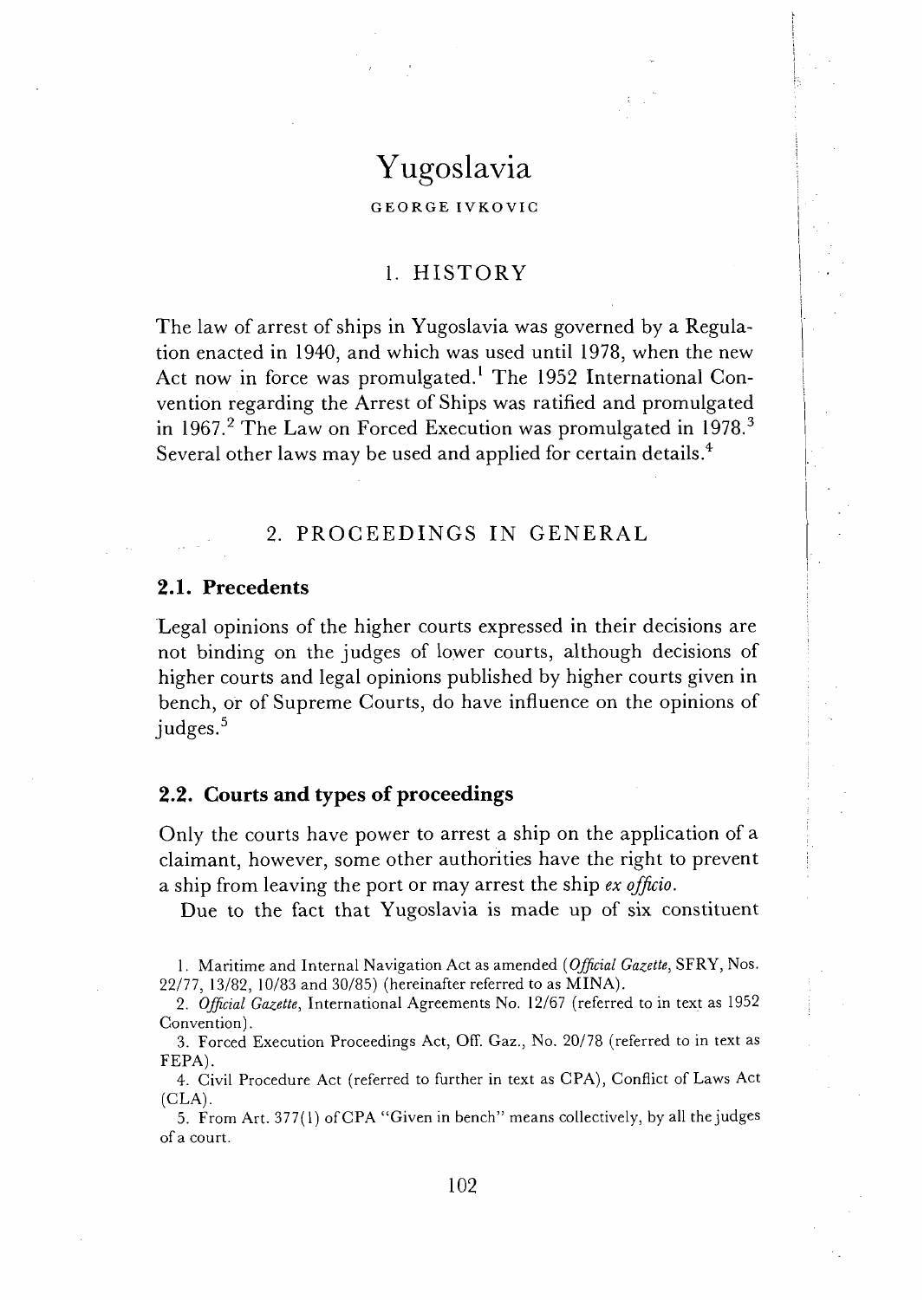#### YUGOSLAVIA 103

republics, four of which have coast lines and sea ports, republican laws decide which courts have jurisdiction over applications for arrest. Although the names of the courts may differ from republic to republic, there are in fact four courts having jurisdiction over foreign sea-going ships in Yugoslav ports,  $6$  as jurisdiction for foreign seagoing ships is based on *forum rei sitae.*<sup>7</sup>

The arrest of ships is governed by a special procedure, so-called " non litigious", and the order for arrest is issued under the name of "<br>temporary provisions". Every arrest must be upheld by a final and conclusive judgment on the merits<sup>8</sup> and it is only on the basis of such final judgment (or award) that it is possible to start proceedings for the sale of the vessel.

The official language of the court is the local language (although any other language used in Yugoslavia may be used) and all documents filed as exhibits must be translated by the court interpreter and attached.

There is no such process as discovery of documents, as all documents must be submitted both to the court and to the respondents.<sup>9</sup>

### **2.3. Advocates and powers of attorney**

Although it is not compulsory for parties to be represented by advocates, in the case of foreign parties this is usual. The advocate must

6. Basic Court at Koper, District Economic Courts at Rijeka, Split and Titograd (Art. 873 MINA).

7. It may be mentioned here that the River Danube runs through Yugoslavia with many foreign ships navigating and arrest of river ships is possible under the same Act (MINA). Naturally other courts have jurisdiction in cases of arrest on the Danube or other navigable rivers.

8. Certain expressions cannot be translated and adequate equivalents do not exist in English legal terminology. "Temporary measures" is a special expression just like French "saisie conservatoire" which has been translated as "conservatory attachment", but "order for arrest" probably can be used too. The same applies to the term "non-litigious" proceedings, which, in this particular case means that the judge will fix a delay of 15 days in which the petitioner must take action (file complaint) before the appropriate court to validate the order for arrest or claim on its merits, in default of which the arrest will be null. The technical word for this is to "convalidate". As a matter of fact the arrest is usually a "prejudgment arrest". Provisions of MINA regarding the seizure of the ship in case of forced sale by the court are provided for in Arts. 881 to 897 and are slightly different from those on arrest.

9. Photocopies are usually submitted, while the originals are kept by the advocate, although they may be inspected by the judge if required.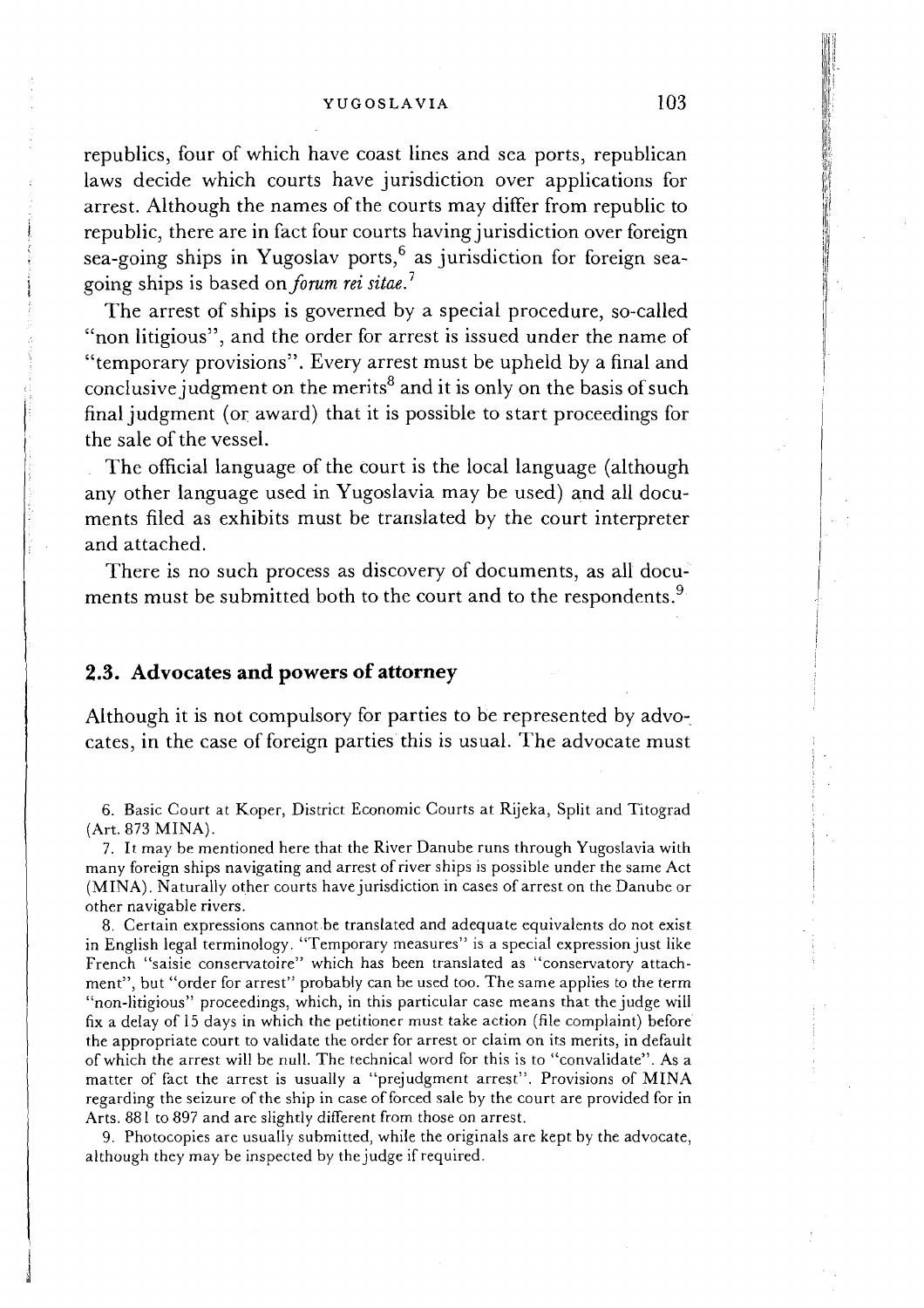present to the court a power of attorney, which is a simple document written on his client's letterhead, or on a special form provided by the advocate, in which latter case the form must be signed and stamped by the client.

The power of attorney does not have to be notarised or legalised. A telex or telefax power of attorney may also be temporarily accepted, however it depends on the judge as no special provisions exist in law about these forms of powers of attorney. However, a cable addressed directly to the court, with a copy sent to the advocate, will usually be accepted by the judge, provided it is confirmed within three days by registered letter.

Power of attorney issued by a lawyer (solicitor, etc.) representing the client will not be sufficient, as the power of attorney must be issued and signed by the claimant.

### **2.4. Application to the court**

The so-called "non-litigious" proceedings take place before a single judge in contrast to the proceedings in the main action which are normally heard by a senate, consisting of a judge and two jurors.

The proceedings are initiated by a written application. The claimant becomes the applicant and the shipowner becomes the respondent.<sup>10</sup> Rules regarding the proceedings are dealt with by the Maritime and Internal Navigation Act (MINA) and various other laws to which MINA refers such as subsidiary rules and regula $tions.<sup>11</sup>$ 

The applicant is required to file with the court<sup>12</sup> the following documents:

(a) the application;

/

(b) the Power of Attorney;

10. The expression claimant and applicant will be used with the same meaning.

11. Arts. 979-993 of MINA, however, Art. 867(5) of MINA refers to FEPA, which in turn refers to Art. 14 of CPA.

12. The relevant point in time is the actual filing of the application (or for that matter any written document) with the court, or the posting of a registered letter, in which case the date of the postmark is considered as the date of receipt by the court. Consequently there is no need to notify the other party, as it is the court which notifies the parties, although as already mentioned, the date of filing with or mailing to the court is considered to be the relevant moment.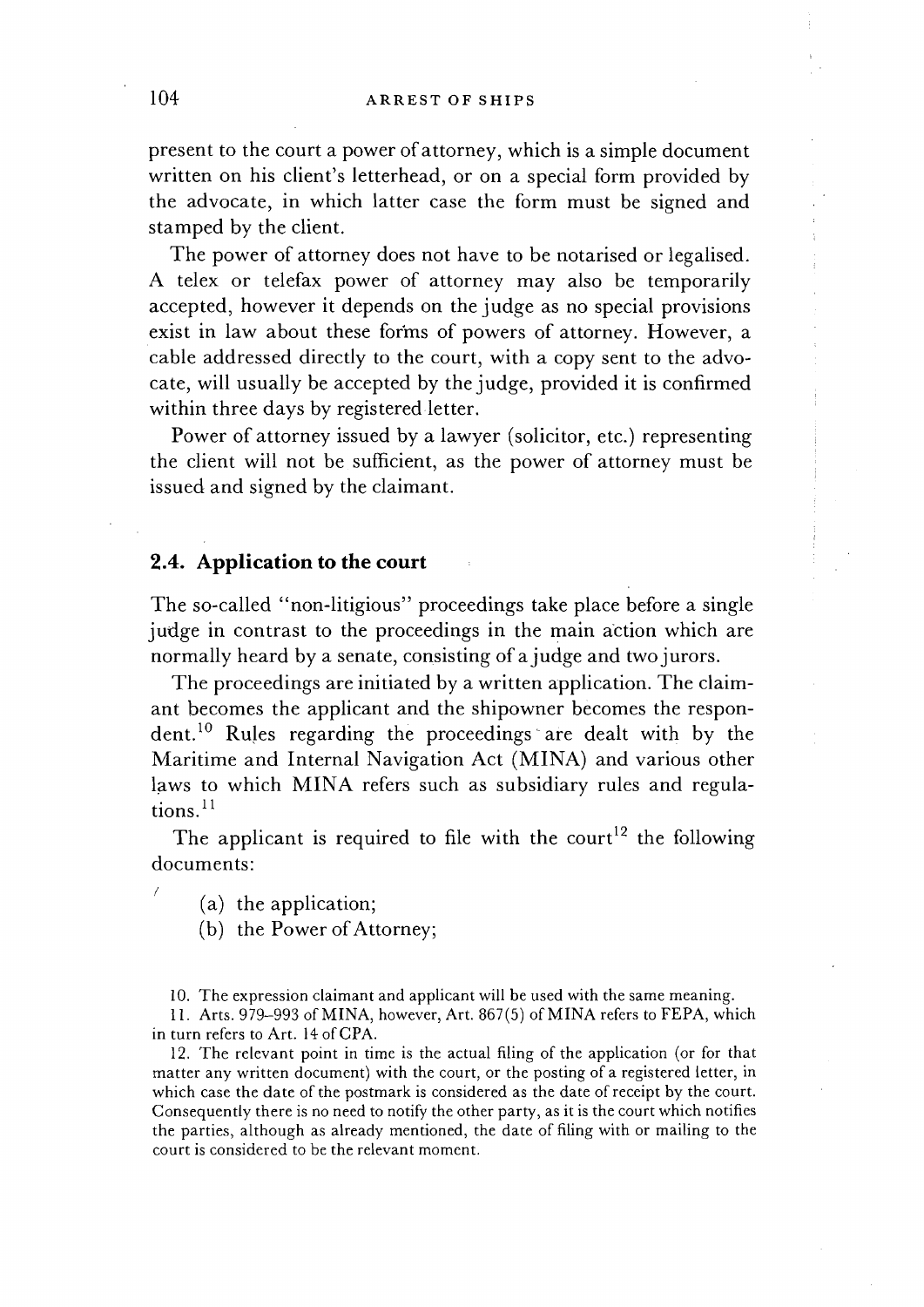- (c) any supporting documents (exhibits); and
- (d) state the reasons why an order for arrest is sought;
- (e) show the danger in the event of an order for arrest not being granted **13;**
- **(f)** amount of bail (security).

The amount of security must be calculated in advance by the applicant and stated in the application. It should include the claim, main action, interest (present and future), costs of arrest, costs of future main action, of forced execution (sale of the ship) and costs incurred by the ship while waiting for the judgment on the merits and judicial sale. If this calculation is not made, the judge will fix bail in respect of the claim only (quantum of claim).

Documents and exhibits may include:

- (a) copies of invoices;
- (b) order for goods and services signed by the master, or documents of delivery signed by the master;
- (c) extracts from the applicant's book-keeping, listing all invoices, payments and balance;
- (d) correspondence concerning payments, and reminders;
- (e) any other supporting document, such as disbursement accounts;
- **(f)** in the event of a claim by the crew, payroll sheets, etc;
- $(g)$  in cases of damages in collision, salvage, etc., appropriate documents, such as survey reports, invoices etc.

An affidavit as to the amount claimed will not suffice and order of arrest will not be issued.

It is of the utmost importance that the full identity of the applicant and especially of the respondent, is stated in the application.

There is no action *in rem* in Yugoslavia<sup>14</sup> and for this reason the correct identity of the parties must be given, as if they are not, this may amount to a procedural nullity. If and when it is established that the incorrect identity has been given, the application for arrest will be rejected or the order for arrest, if already issued, will be

<sup>13.</sup> Depending on whether or not the ship is from a contracting state to the 1952 Convention.

<sup>14.</sup> *Arrest* of *Ships-1* (1985), p. 53: "The arrest can only be applied for if the shipowner is personally liable for the creditor's claim."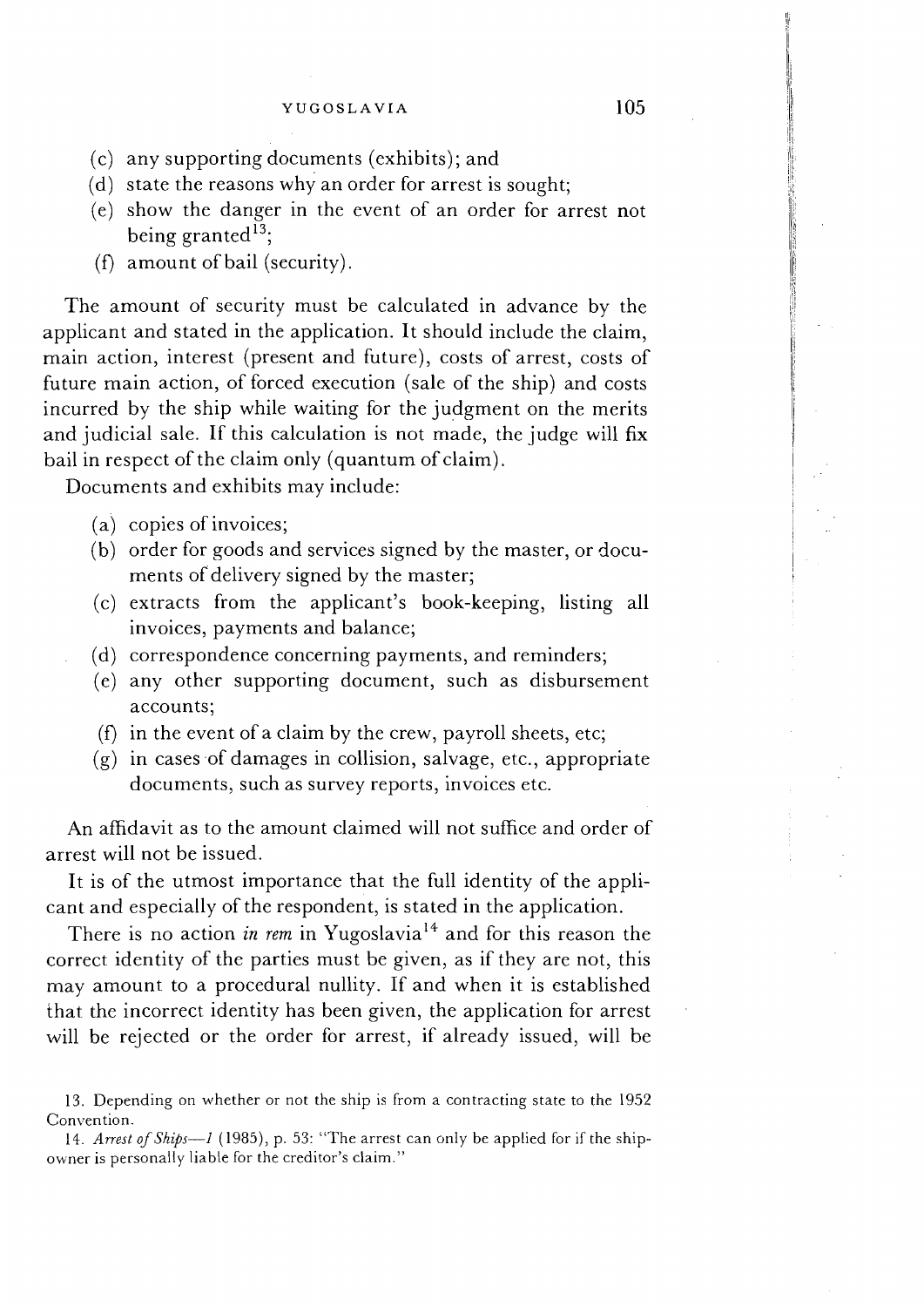revoked. This may come about as a result of an objection made by the respondent, l5 or even **ex** *oficio.* l6

### **2.5. Location of the ship and readiness to sail**

The filing of an application and the granting of an order for arrest may only be made when the ship is in the port or at anchorage in the area over which the particular court has jurisdiction. There are no restrictions to the effect that a ship ready to sail may not be arrested.<sup>17</sup>

### **2.6. Time element**

In the four courts mentioned above there are usually one or more judges dealing with maritime matters and they usually issue orders for arrest. It is even possible to obtain an order for arrest on non-working days or after office hours, but such an application should be notified to the President of the court in advance, and he will then appoint one of the judges to stand by, although not necessarily one of the judges usually dealing with maritime matters. The order for arrest is usually obtained on the same day as it is applied for, provided that the application is not made at the last moment during office hours, otherwise, at the latest, it will be granted the following day.

#### **2.7. Decision by the court**

The judge will issue the decision<sup>18</sup> usually without hearing, but the judge may order a hearing at short notice.

15. When an objection is raised after the ship has been arrested the judge may request original documents from the ship, as those documents must be surrendered to the harbour master when the arrest is notified to the ship's master. In *cefka Statni Pojiitovna* v. *China Ocean Shipping Co.* (DEC Rijeka in file 11-R-1-17/85) the ship was arrested. As the applicant had not submitted documents showing that ship was owned by China Ocean, the court requested the documents from the harbour master and, upon finding that the ship was not owned by China Ocean, the court revoked the order for arrest and released the ship *ex officio*.

16. Yugoslav law does not recognise "beneficial ownership" or the "piercing of the corporate veil". This may be possible in criminal proceedings but not in civil proceedings.

17. The 1952 Convention provides:" . . . even though the arrested ship may be ready to sail".

18. The expression "decision" is used in "non-litigious" proceedings, while "judgment" is used in respect of the proceedings on the merits. As a matter of fact the "temporary measure" (order for the arrest) is called the "decision".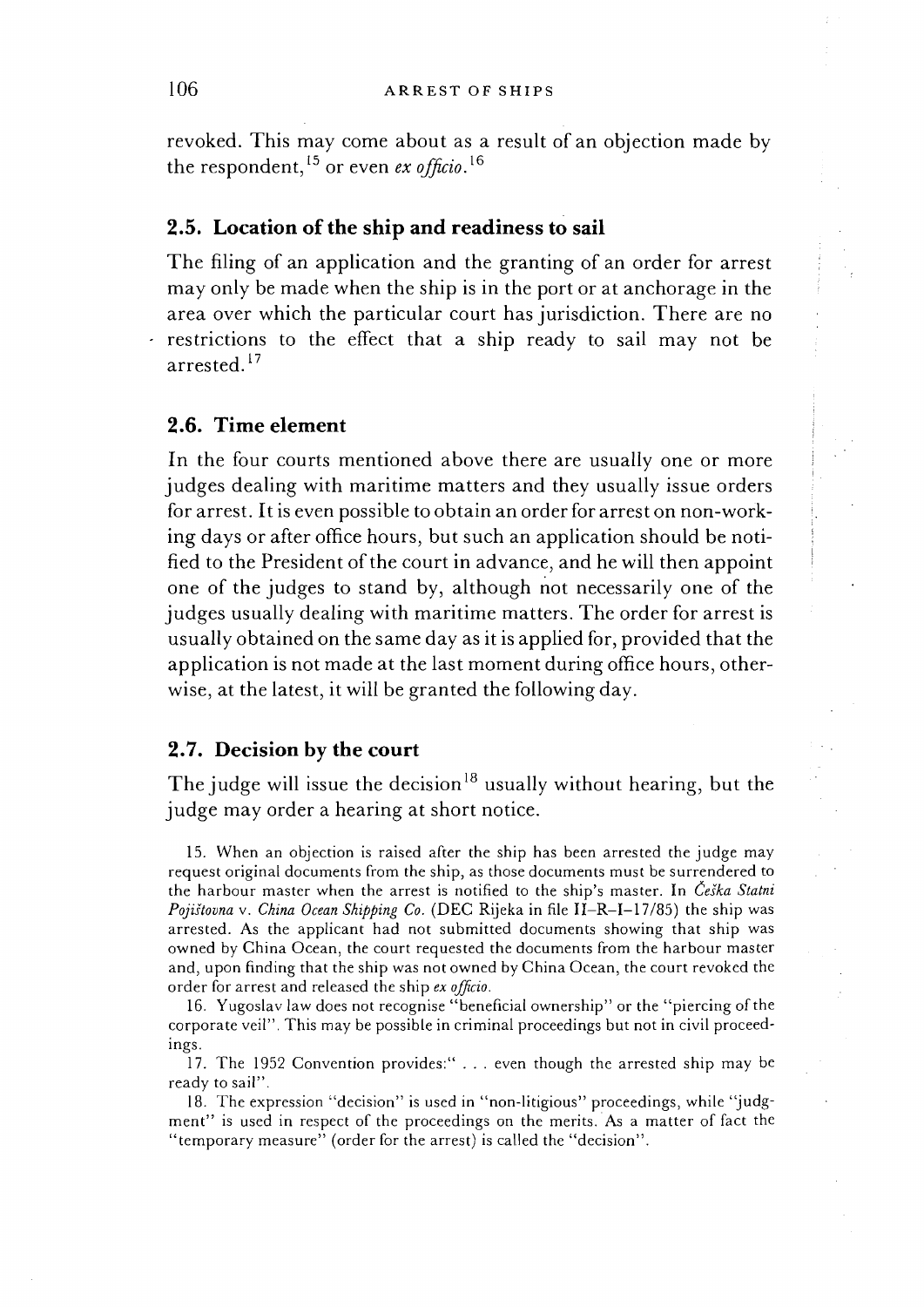The decision is notified by the court to the harbour master, ship's master, ship's agents and usually to the customs authorities and port police. It is the harbour master who notifies the ship's master and takes into his custody the ship's documents, which are, according to the law of the flag, the documents necessary for a ship to sail abroad. The harbour master must draw up a crew list, a list of passengers etc.  $^{19}$ 

In the decision, the judge will usually grant an order, on the following lines:

(a) That depending on the contents of the application the ship shall not sail from the port or anchorage while under arrest, nor that she be sold or encumbered, etc.

(b) That the ship may be set free provided the respondent pays into court a fixed amount as security. The amount of the security is usually fixed in the same currency in which the claim is made. Instead of cash the law provides that some other valuables may be deposited, provided such valuables are readily transferable to the applicant if and when judgment is given. The applicant may state in his application that he will, without prejudice, accept some other kind of guarantee (such as P. & I. or bank guarantee).

(c) That the applicant must initiate proceedings on the merits within 15 days.

In principle the Yugoslav court in whose jurisdiction the ship was arrested will also have jurisdiction over the main action (forum rei sitae). However, if the parties have a valid jurisdiction or arbitration clause, the applicant is free to start proceedings on the merits according to the clause, although he must notify this in the file in which the order for arrest has been made and enclose proof that proceedings on the merits have been instituted. $^{20}$ 

The order for arrest remains valid for the period of time stated in the decision, but usually, if so requested, it will be declared valid until the judgment on the merits becomes final and enforceable.

### **2.8. Releasing the ship**

Apart from putting up security in cash, it is usual for a bank guarantee, issued or confirmed by a first class Yugoslav bank, to be

20. Like a copy of the writ of nomination or arbitrator(s) and the documents containing the relevant jurisdiction or arbitration clause.

<sup>19.</sup> Art. 990 in connection with Art. 890 of MINA.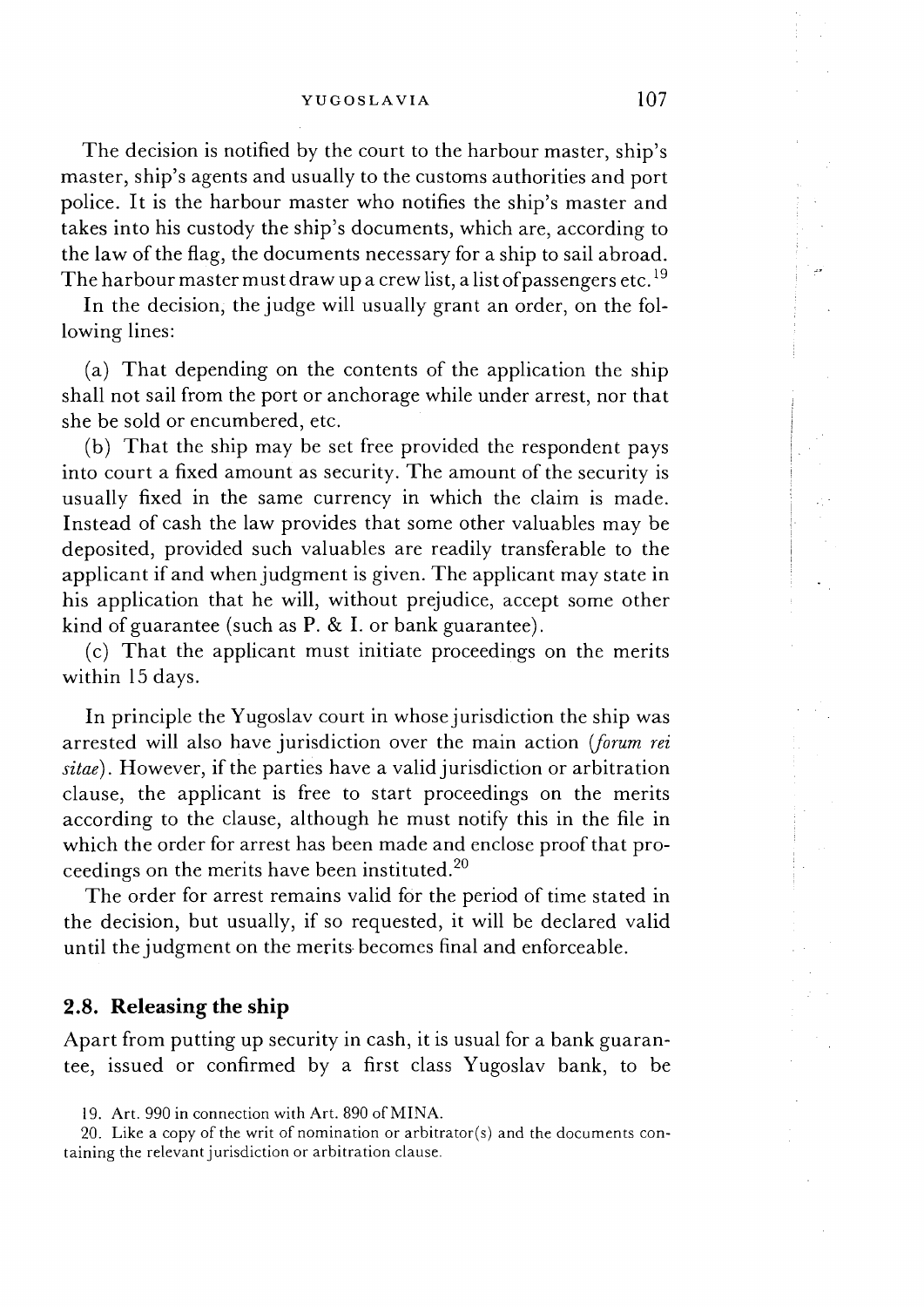accepted by the judge, although this may depend on how familiar the judge is with foreign guarantees confirmed by a Yugoslav bank. However, if the applicant accepts the guarantee offered by the respondent, the applicant must notify the judge in writing and request the judge to release the ship. Where security is put up in cash, such deposit does not carry interest. The P. & I. guarantee will not be accepted by the judge if the applicant does not agree to it. There were cases, however, when a P. & I. guarantee had been guaranteed by a local insurance enterprise (back to back guarantee), and such guarantee was accepted.

Where there is a jurisdiction or arbitration clause, if security is paid into a Yugoslav court, a foreign judgment or award may cause inconvenience, in so far as the for'eign judgment or award will have to be acknowledged in Yugoslavia in order to obtain payment out of the security.<sup>21</sup> Likewise a guarantee by a foreign bank, if not confirmed by a Yugoslav bank, may present difficulties in enforcement as the Yugoslav court has no jurisdiction over the foreign bank or the proceedings abroad, and recognition of a Yugoslav judgment may have to be obtained.

### **2.9. Deposit and acknowledgement of the claim**

The fact that a security or any other kind of guarantee has been given does not constitute an acknowledgement of the claim.22

# **2.10. Jurisdiction and proceedings on the merits**

The 1952 Convention confers jurisdiction on the court of  $arrest<sup>23</sup>$ and, as Yugoslav law applies *forum rei sitae*, it will have jurisdiction on the merits in practically every case, $24$  unless some other jurisdiction has been validly agreed upon. It is submitted that the place of the office of a bank giving a guarantee, if the bank is situated in Yugoslavia, may also give jurisdiction.

The complaint (writ) for the main action may be served on the master of the ship, where the ship has been arrested, as the master is

24. Art. 58 of CPA or Art. 492 of CPA.

<sup>21.</sup> Although the 1952 Convention provides for this in Art. 7(2) it is unknown in Yugoslav law.

<sup>22.</sup> Art. 5, *injne,* of the 1952 Convention and Art. 985 of MINA.

<sup>23.</sup> Art. 7 of the 1952 Convention.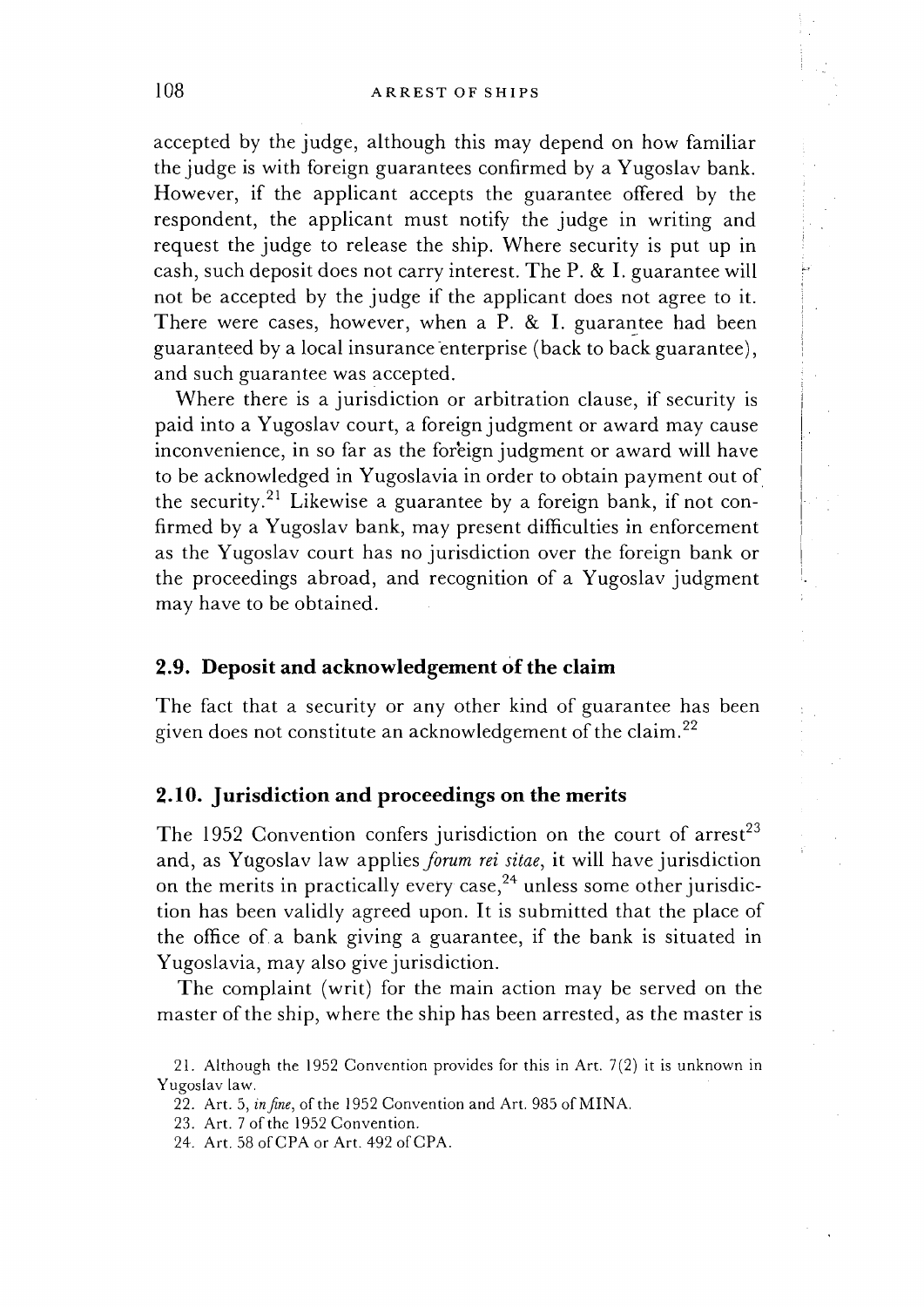considered to be the legal representative of the shipowner so long as the ship is not in the port of registry.<sup>25</sup>

Lawyers have recently introduced the practice of filing the application for the arrest, together with the complaint, and requesting that the respondent be ordered to nominate a person in Yugoslavia as recipient of all notifications from the court. The advantage of this system is that it by-passes the very complicated, expensive and timeconsuming process of notifying, through diplomatic channels, the defendant in the main action in person.

The complaint (writ) must be filed within 15 days and it is submitted that it is sometimes more convenient to file it at the same time as the application for the order for arrest is made, even though it might be withdrawn later, for if the ship puts up security or gives a guarantee and sails away it becomes difficult for the complaint (writ) to be served. Indeed some countries have declined to serve the complaint (writ) on the ground there was no multilateral or bilateral Convention for such service between Yugoslavia and that country.

Naturally, if the parties have a valid jurisdiction or arbitration clause in the agreement it is not necessary to include everything as stated above. The parties may agree to a jurisdiction or arbitration even after the arrest.

In fact, filing the complaint together with the application for an order for arrest may well prove useful for any later discussion regarding the jurisdiction of the local court.

A jurisdiction clause in a bill of lading is not usually considered valid. This may even apply to charter-parties. The reason being that a bill of lading is considered to be a unilateral document and the Yugoslav Civil Procedure Act provides for a written document to have been signed by both parties in order for there to be a valid jurisdiction agreement. Customarily no signature of the shipper or of the consignee appears on a bill of lading.

Even if the charter-party is signed by brokers, agents or the master, a jurisdiction clause does not necessarily represent a valid agreement, since Yugoslav law requires that, for such a jurisdiction clause to have effect, a special authority must be given in writing to the broker or agent and this is not usually done.<sup>26</sup>

The provisions on arbitration clauses are slightly different as

<sup>25.</sup> HEC SRH File No. IV-S1-272/73.

<sup>26.</sup> Art. 90 of the Act on Obligations, in connection with Art. 91 and Triva, CPA, p. 252, para. 6617 *injne* (arg. a *contmrio).*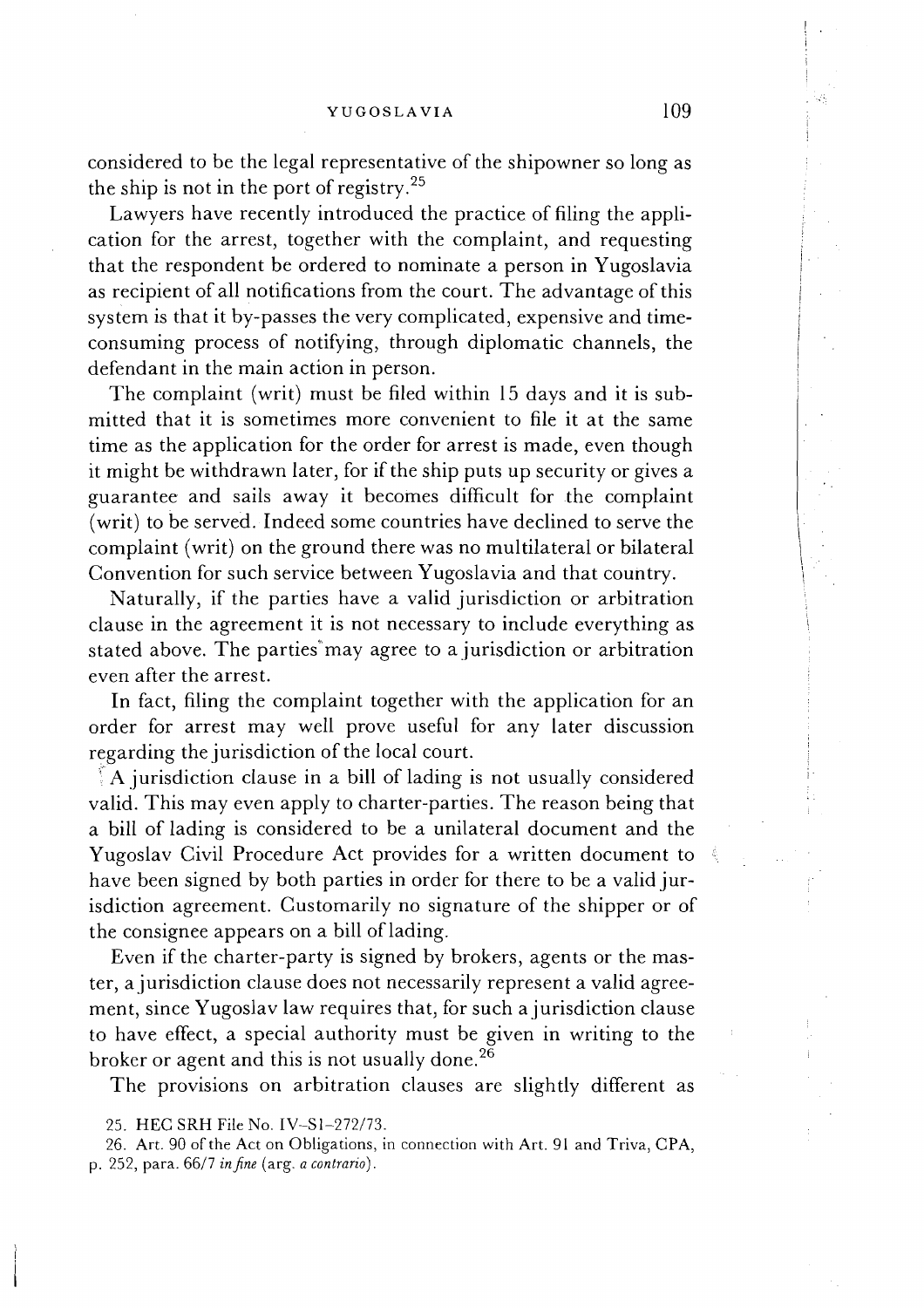Yugoslavia is bound by the 1958 New York Convention as well as a number of other agreements.

### **2.11.** Action by shipowner

Upon receiving notice of the order for arrest, the master, who is considered to be the legal representative of the shipowner, may oppose the order. The application to oppose must be made in the local language and it is customary to return an advocate, as the ship's agents have no rights in the court.

As stated above, four of the six republics have sea coasts and there are slight variations in the ways in which an order may be challenged, since the courts in different republics apply the same federal law in different ways. In the Republic of Croatia the provisions of MINA are applied while in the Republic of Slovenia the provisions of the Forced Execution Proceedings Act (FEPA) are applied. Thus, ; in the former republic, the respondent may only appeal against the order, whereas in the latter the order itself may be challenged. Appeals are heard by the Higher Court, whereas the application to oppose is heard by the judge who issued the order for arrest and he may either uphold the arrest or set it aside.<sup>27</sup> However, there is a right to appeal against this decision which is dealt with by the Higher Court in chambers without there being a hearing, the court working from documents only. An appeal gives no power to stay the order. In the former Republic of Croatia there is no right to oppose, only a right to appeal.<sup>28</sup>

The only expeditious way to have the ship released is to put up a security or get a bank guarantee issued by a foreign bank and confirmed by a first class local bank, or negotiate with the applicant for acceptance of a P. & I. or similar guarantee.

### **2.12. Time limit for applying to oppose or appealing**

The time limit for opposing or appealing against an order for arrest is eight days from its notification by the court.

27. Basic Court at Koper File Rg-13/80 dd. 22.3.80, confirmed by Higher Court Koper CPG-15/80 dd. 17.4.80.

28. Economic District Court at Rijeka File V-R-I-22/85 confirmed by Higher Economic Court of SR Croatia File II-Pž-322/85 dd. 5.3.85. However EDC Rijeka dealt with the application to oppose the order in File 11-R-17/85 dd. 18.2.85 as did EDC at Split in File IR-27/84 dd. 23.3.84.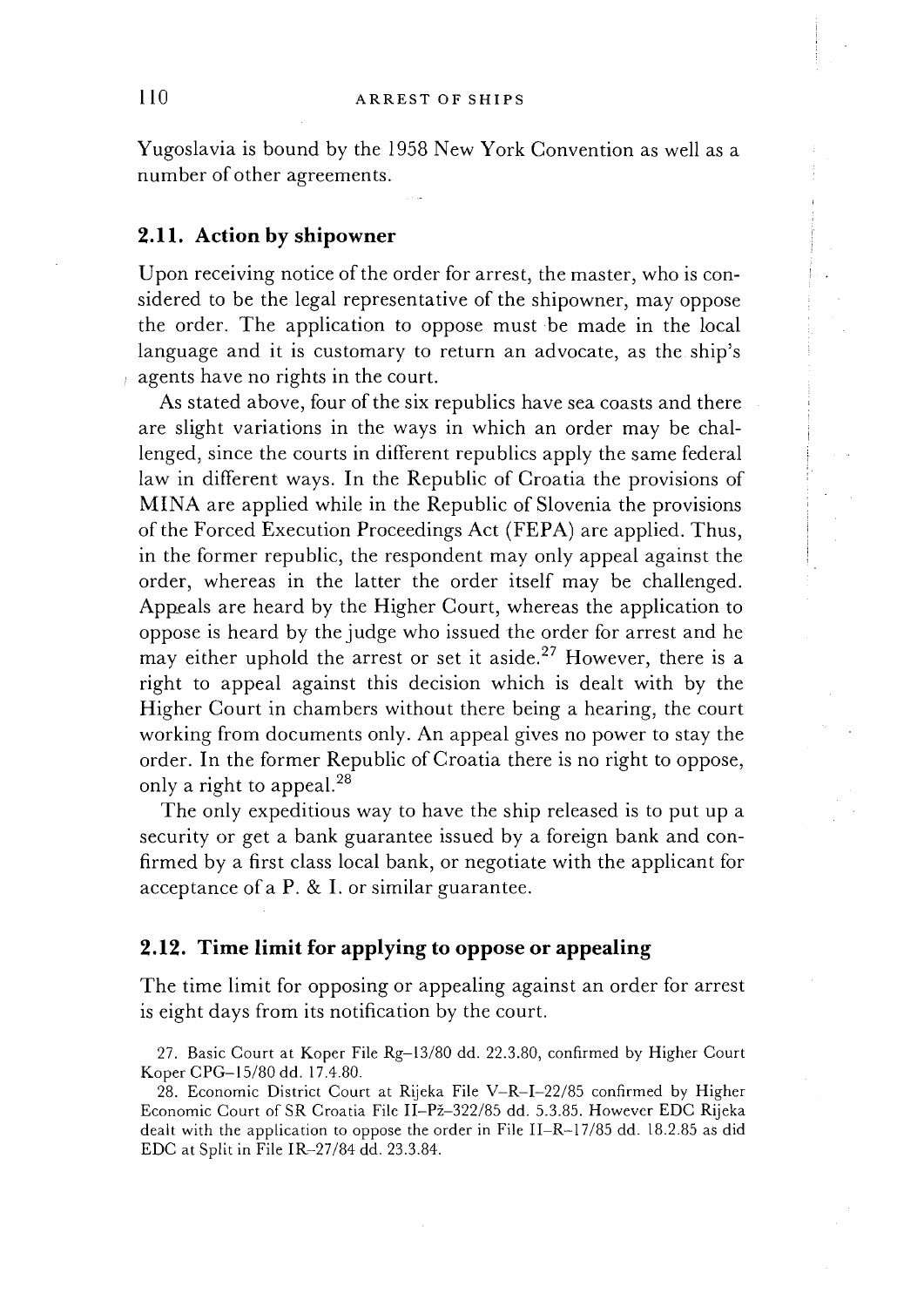YUGOSLAVIA 111

# **2.13. Action by shipowner after arrest to obtain security for damages**

Regardless of the right to oppose or appeal for the release of the ship, the respondent shipowner may request the judge to order a security in cash for damages if the arrest is subsequently found to be wrongful, and that the applicant be ordered to put up such security or guarantee. The applicant when so ordered may offer a deposit or other valuables<sup>29</sup> and he also has a right of appeal, but appeal does not stay the obligation to give security. The applicant is in the same position as regards the choice of security offered by the respondent.30

# **2.14. Continuation of proceedings of arrest after termination of proceedings on merits**

When, in the proceedings on the merits, the judgment or award becomes final and enforceable the court will, on the application of the interested party, decide further upon the proceedings in which arrest was ordered. Naturally, if the applicant wins on the merits, he will petition for the transfer of the security to himself or for the immediate start of proceedings for the sale of the ship. If the applicant loses on the merits, the respondent will petition either for the return of the security or the release of the ship.<sup>31</sup>

The respondent may claim damages for wrongful arrest, for loss of interests on cash deposit, costs of the guarantee, etc.

## **2.15. Court tax**

There is a special court tax to be paid on applying for an order for arrest which is set according to the amount involved.<sup>32</sup> The tax must be paid at the moment of filing the application, but a period of 15 days' grace may be obtained. Where the complaint (writ) in the main action is filed in Yugoslavia, a further tax is levied on both the

29. It is colloquially called "counter-guarantee".

30. Higher Economic Court SR Croatia File II-Pž-491/52-2 dd. 14.3.1985.

31. *The* Cap Bon [1967] 1 Lloyd's Rep. 543 would not arise in Yugoslavia as security obtained in arrest proceedings will be transferred after due proceedings for satisfying the judgment or award.

32. Court taxes differ very much from one republic to the other ranging from Din. 15,000 up to 100,000.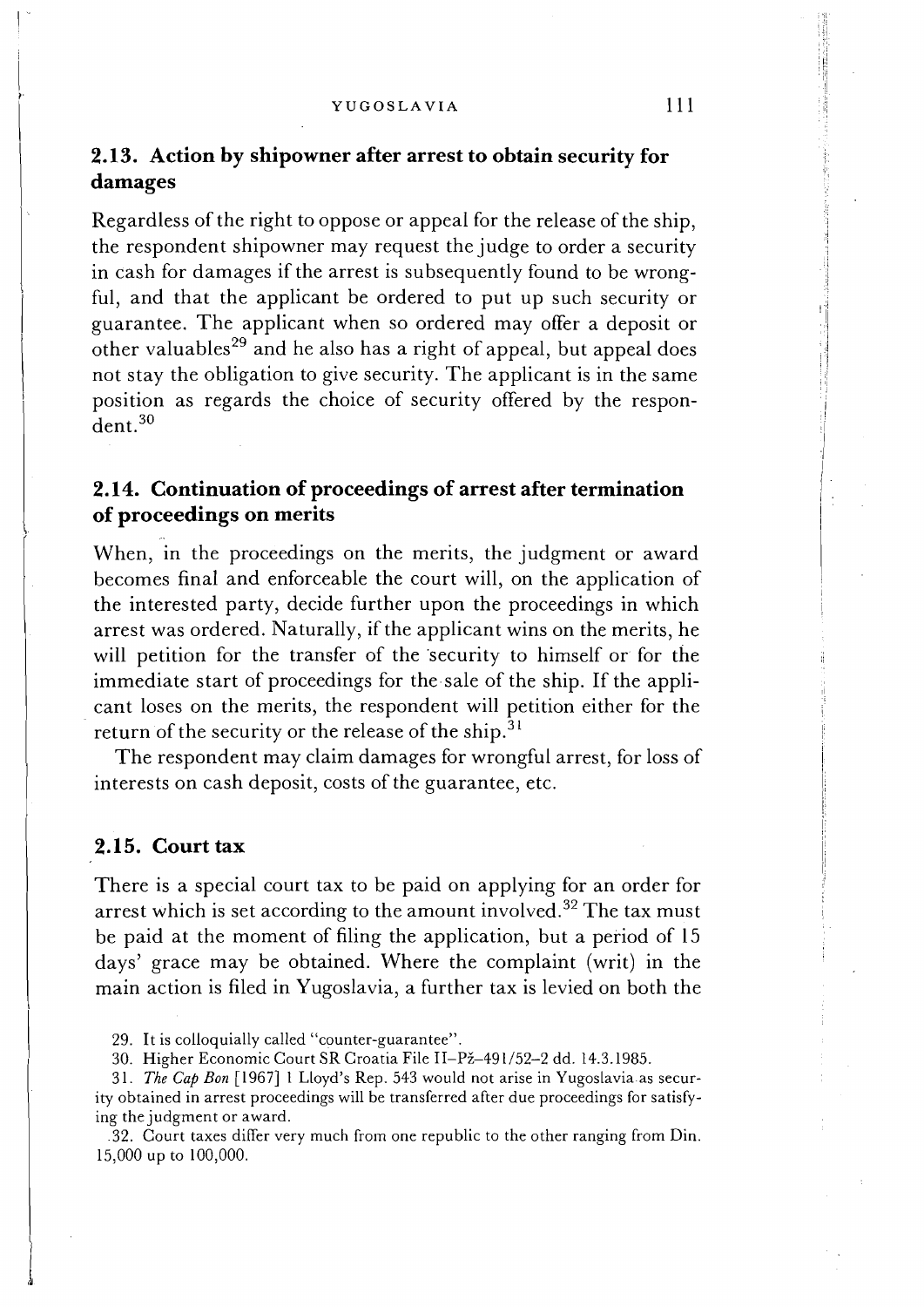complaint and the judgment. A higher tax (usually double) is paid for an appeal.

### **2.16. Responsibility for wrongful arrest**

This is not dealt with by the 1952 Convention as it was left to national laws. In the case of Yugoslavia the relevant law is FEPA, the *lex fori*.<sup>33</sup>

Damages are set by the judge sitting alone, in the same "non-litigious" proceedings as the arrest. Damages which might be awarded if wrongful arrest is established are, to give some examples, interest on money deposited with the court by way of bail, the costs of a bank guarantee given as security or compensation for a charter fixture lost as a direct result of the vessel's detention through arrest. The amount of damages must be proved to the satisfaction of the judge. There is no requirement on the party seeking to establish wrongful arrest to show that the arrestor had acted with malice. An appeal is allowed for either party.

# 3. THE 1952 INTERNATIONAL CONVENTION FOR THE ARREST OF SHIPS

Yugoslavia has ratified the 1952 Convention and we should now consider the situation concerning arrests of ships from contracting states and from non-contracting states.

### **3.1. Ships belonging to a contracting state**

The 1952 Convention clearly states that a ship from a contracting state may only be arrested for the maritime claims stated in Article 1 of the 1952 Convention, apart from any rights or powers vested in any government or public authority.<sup>34</sup> Consequently, a ship from a contracting state may not be arrested for any other claim.35

33. Art. 6, in fine, of the 1952 Convention and Art. 274 of FEPA.

34. Certain authorities have the right to forbid the ship to sail from the port, as in the case of oil pollution when such an order may be given by the harbour master, etc.

35. Manca, International Maritime Law, Vol. I, p. 102: "Article 2 states that a ship flying the flag of one of the contracting states may be arrested in the jurisdiction of any of the contracting states in respect of any maritime claim, but in respect of no other claim." NB. Manca, considers a maritime claim to be only one of those enumerated in Art. 1 of the 1952 Convention, see op.cit. p. 96, and Kay Soehring in Arrest of Ships-1, (1985), p. 52.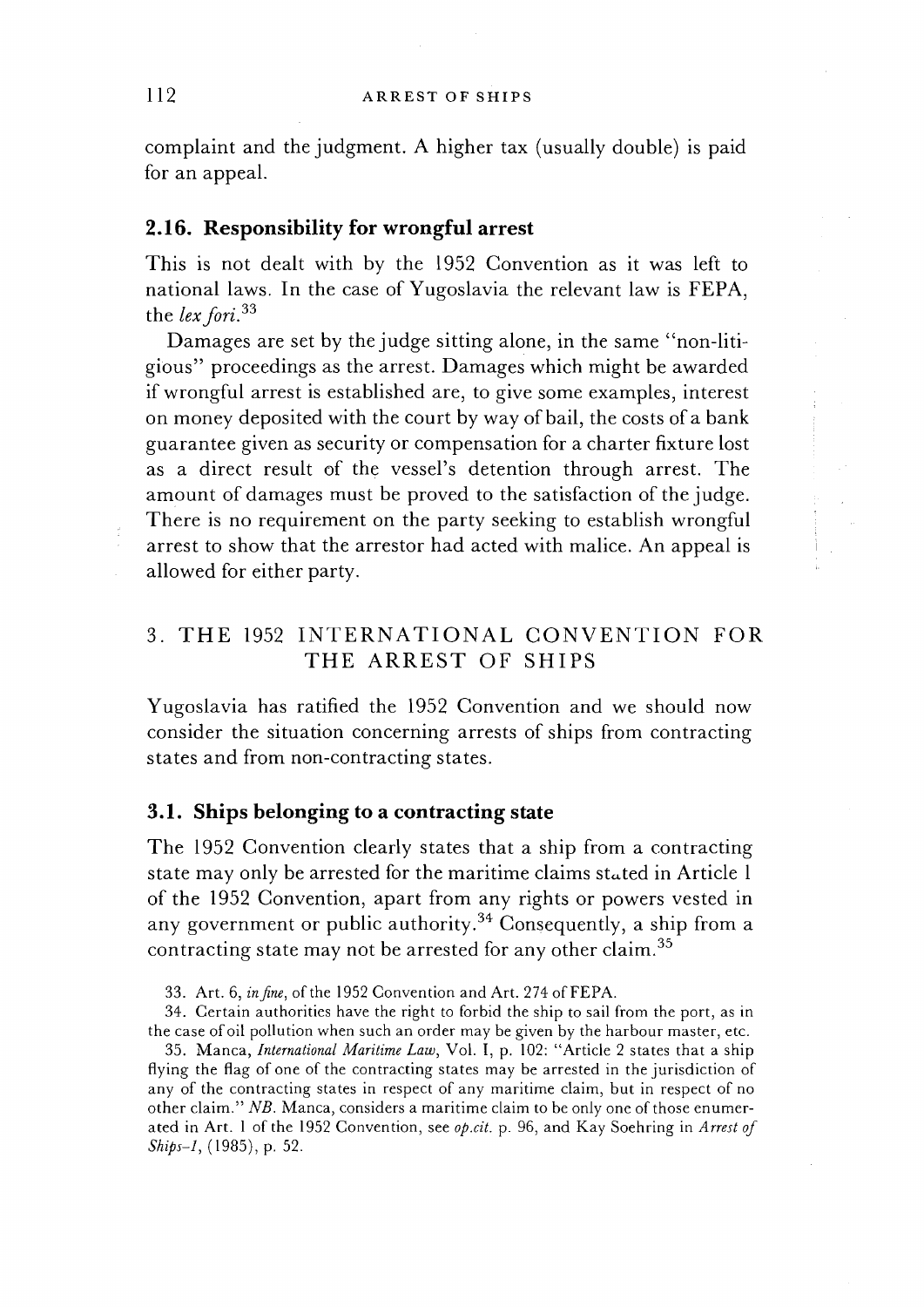It is submitted that, as soon as such a maritime claim is proved, an arrest should be granted and that there is no need to prove that there may be a risk if an order for arrest is not granted,  $36$  but this has not yet been decided. It is however more expedient to prove the risk.

### **3.2. Ships belonging to a non-contracting state**

Article 8 of the 1952 Convention provides as to when a ship from a non-contracting state may be arrested and it prescribes two situations:

- (a) for maritime claims stated in Article 1 of the 1952 Convention;
- (b) in respect of any other claim for which the law of the contracting state in which the arrest would be made provides for an arrest.37

In practice this means that a ship flying the flag of a non-contracting state may be arrested for any claim permitted by the *lex fori,* and, further (if the *lex fori* does not so provide), for any maritime claim arising out of Article 1 of the 1952 Convention.

#### *3.2.1. Application under the lex fori*

Yugoslav laws which could be applied are: the Maritime and Internal Navigation Act (NIINA) and the Forced Execution Proceedings Act (FEPA).

MINA is the *lex specialis* which governs maritime matters, whereas FEPA applies in proceedings which are not specifically concerned with ships but may be applied to ships under the general law. Both laws use the same name for their particular proceedings, called

<sup>36.</sup> Although this has yet to be tested by the courts, it may only be a theoretical problem as, according to Yugoslav law, Art. 979 of MINA in connection with Art. 265 of FEPA state that the fact that enforcement must be effected abroad, does represent a risk. It will be different in the case of a ship from a non-contracting state.

<sup>37.</sup> Manca, *ob.* cit, p. 109: "A ship flying the flag of a non-contracting state may be arrested in the jurisdiction of any contracting state in respect of any of the maritime claims defined in Art. 1, or in respect of any other claim for which the law of the contracting state permits arrest."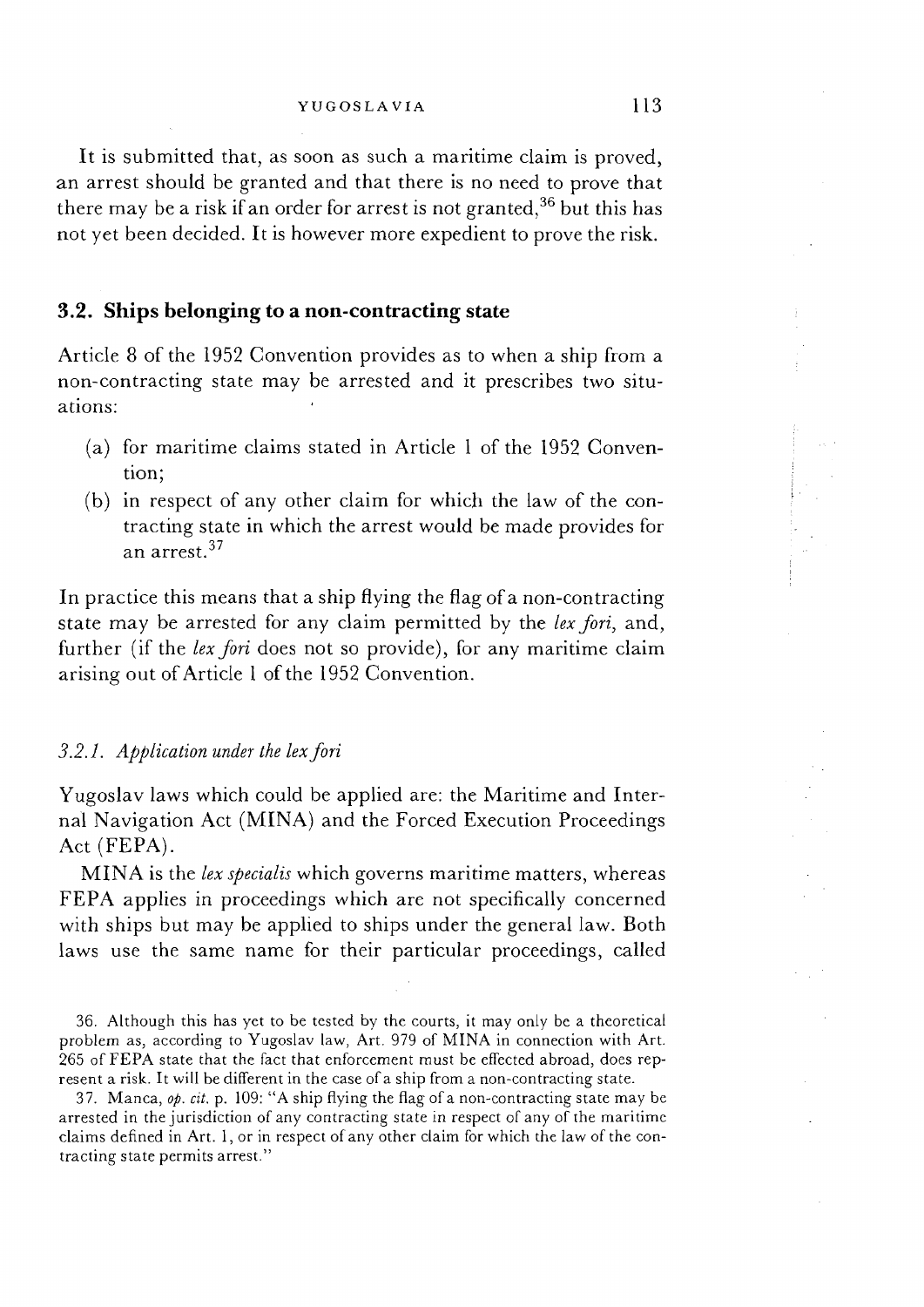"temporary provisions", and there is no difference, as may be found elsewhere, between arrest and interlocutory injunction. FEPA even provides for cases which have only been recently introduced abroad.38

It is submitted that an applicant must show to the satisfaction of the judge that there is a danger of his claim being at risk if the order for arrest is not granted.

At first sight it may seem that a ship from a non-contracting state is in a better position, as the risk has to be proved, while, in the case of a ship from a contracting state it is not necessary. However, on the other hand, a ship from a contracting state cannot be arrested except for claims specified in Article 1 of the Convention.

MINA specifies the claims for which a ship may be arrested,  $39$ and they are practically identical to those in Article 1 of the Convention, except for  $1(1)(o)$  and  $(p)$ , although MINA also provides for arrests in such cases.40

Limitation of liability applies also to foreign ships, but only if there is reciprocity.<sup>41</sup>

Recently, in the only existing commentary on MINA, it was suggested that the list of maritime claims stated in Article 877 should not be taken too strictly, but that FEPA should also be applied and that Article 877 of MINA should be regarded as containing examples only, and not as a limited list.<sup>42</sup> This has not been tested yet in court but it would seem that it is not correct.

MINA and FEPA require the applicant to show that:

- (a) on the balance of probabilities he has a valid claim;
- (b) there is a possible risk that the respondent may conceal, sell, destroy or remove the assets and that the applicant

38. Injunctions like the Mareva have been known for a long time.

39. Art. 981 in connection with Art. 877 of MINA, specifies claims (in free translation): (a) damages due to collision; (b) deaths and injuries connected with the ship in question; (c) salvage; (d) contracts of employment of ships in question; (e) general average; (f) pilotage; (g) supplies to the ship; (h) building, repairs, docking etc.; (i) wages/salaries of the crew; (j) expenses incurred by master, shipper, contracting party or agent for the ship and/or shipowner or operator, in connection with the ship. 40. Art. 982, but to be applied to the specific ship only and not to a sister ship.

41. Art. 981, NIINA. The Act on the Conflict of Laws in Art. 92 presupposes that there is reciprocity unless proved otherwise.

42. Prof. dr. Triva, writer of that part of the commentary on Art. 979 of MINA. However, Art. 981 of MINA is very precise in stating: "Arrest of the ship can be allowed only for claims specified in Art. 877, paras. 2 and 3 of, the present Act."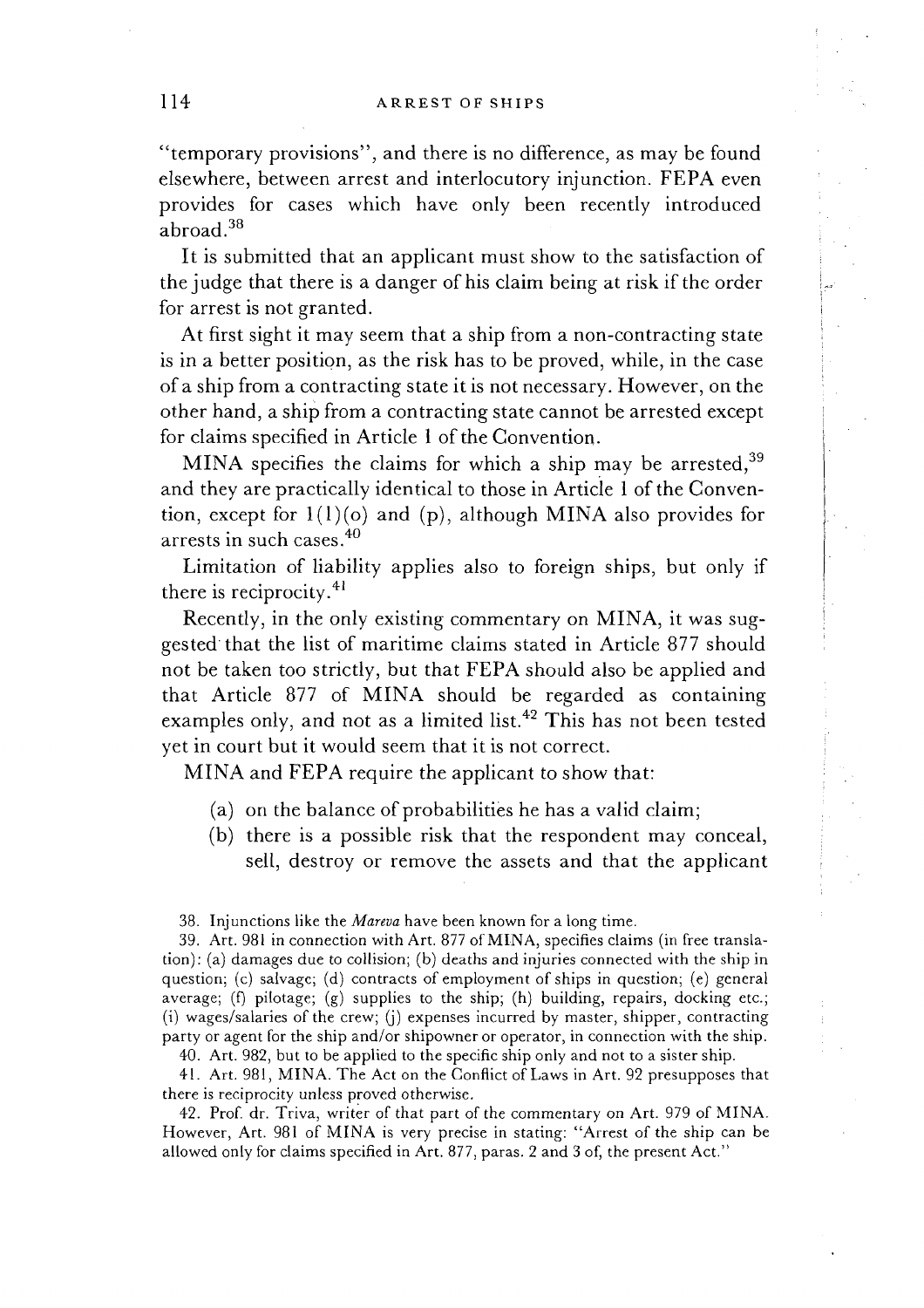national law and a ship repairer can exercise retention so long as he has possession of the ship.

The national law is similar to the 1967 Convention as regards the distinction between a possessory and maritime lien.<sup>45</sup> However, national law has no provision equivalent to that contained in Article 6 of the 1967 Convention.

The problem of ranking maritime liens and retention is not specified in the law, but the judge will probably be guided by the 1967 Convention (although it has not been ratified by Yugoslavia). The retention does not create a pledge and, for a ship repairer, it would be advisable for him to retain the ship and to apply for an order for arrest.<sup>46</sup>

# 6. BUNKER ETC. ON A TIME-CHARTERED VESSEL

In principle the bunker (as well as other movables) which are owned by the charterer or, for that matter, by any third party, may be separated from the ship by order of the court, in special proceedings, and there is again *forum rei sitae*, if the ship is arrested.<sup>47</sup> The person requesting separation must adduce very reliable documents (bunker requisition, etc.) to succeed.

# 7. LIMITATION PERIODS AND PROCEEDINGS

The Conflict of Laws Act states: "As regards the time bar, the law to be applied is that which applies to the legal matter or legal action."<sup>48</sup> Consequently, the judge will have to determine which law governs the action on the merits, and then apply the limitation period according to that law.

According to MINA, maritime liens become time barred after one year in certain cases and six months in others.49 In principle, the insti-

45. Art. 628 of the Act on Obligations

46. Art. 216, MINA.

47. Art. 56 et seq., FEPA.

48. Art. 8, CLA.

49. Arts. 232 and 233, MINA.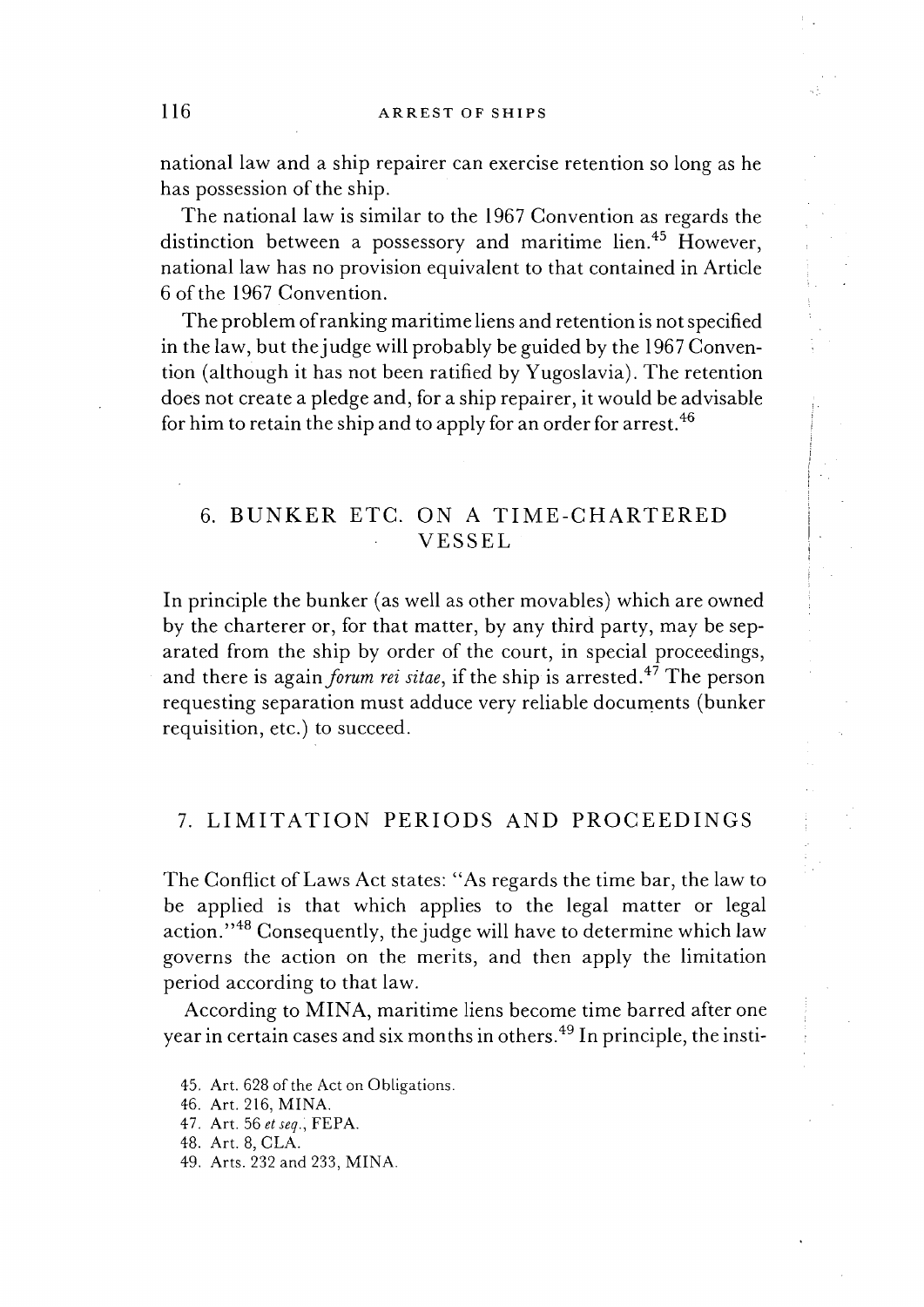tution of any kind of proceedings with the court suspends the limitation period of the claims in question. A registered letter does not suspend the limitation period. However, a writ by itself is not sufficient to suspend the limitation period of a maritime lien, an actual arrest must be made, although in certain cases the registration of the writ will suffice.<sup>50</sup> Maritime liens are extinguished after the following:

- ( 1) on the claim being paid;
- (2) after one year, and in the case of debts incurred by the master, after six months;
- *(3)* on the sale of the ship in bankruptcy proceedings or by way of execution;
- (4) on the sale of the ship on condition that the change of ownership is registered, that the registration has been published in the official gazette and that this has been duly affixed on the special board in the court of the place where the register of ships is situated and that the claimant has not initiated proceedings for his claim within two months of the publication;
- (5) on establishing a limitation fund for maritime liens which can be limited<sup>51</sup>

If there is a claim which is not a maritime lien, then the limitation period will have to be determined according to the nature of the claim. And it may happen that, in such a case, there is no necessity to arrest the ship in order to suspend the limitation period although this will depend on the applicable law.

# 8. SITUATION AFTER MARITIME LIENS HAVE BECOME EXTINGUISHED

There is no doubt that, when a maritime lien has been extinguished, the debt as such remains but without the privilege it attracted when secured by the maritime lien.

<sup>50.</sup> Art. 233(3) MINA. In the case of a Yugoslav ship, the registration of the writ being entered on the register of ships suspends even the time limit for maritime liens. 51. Arts. 232,216 and 401, MINA.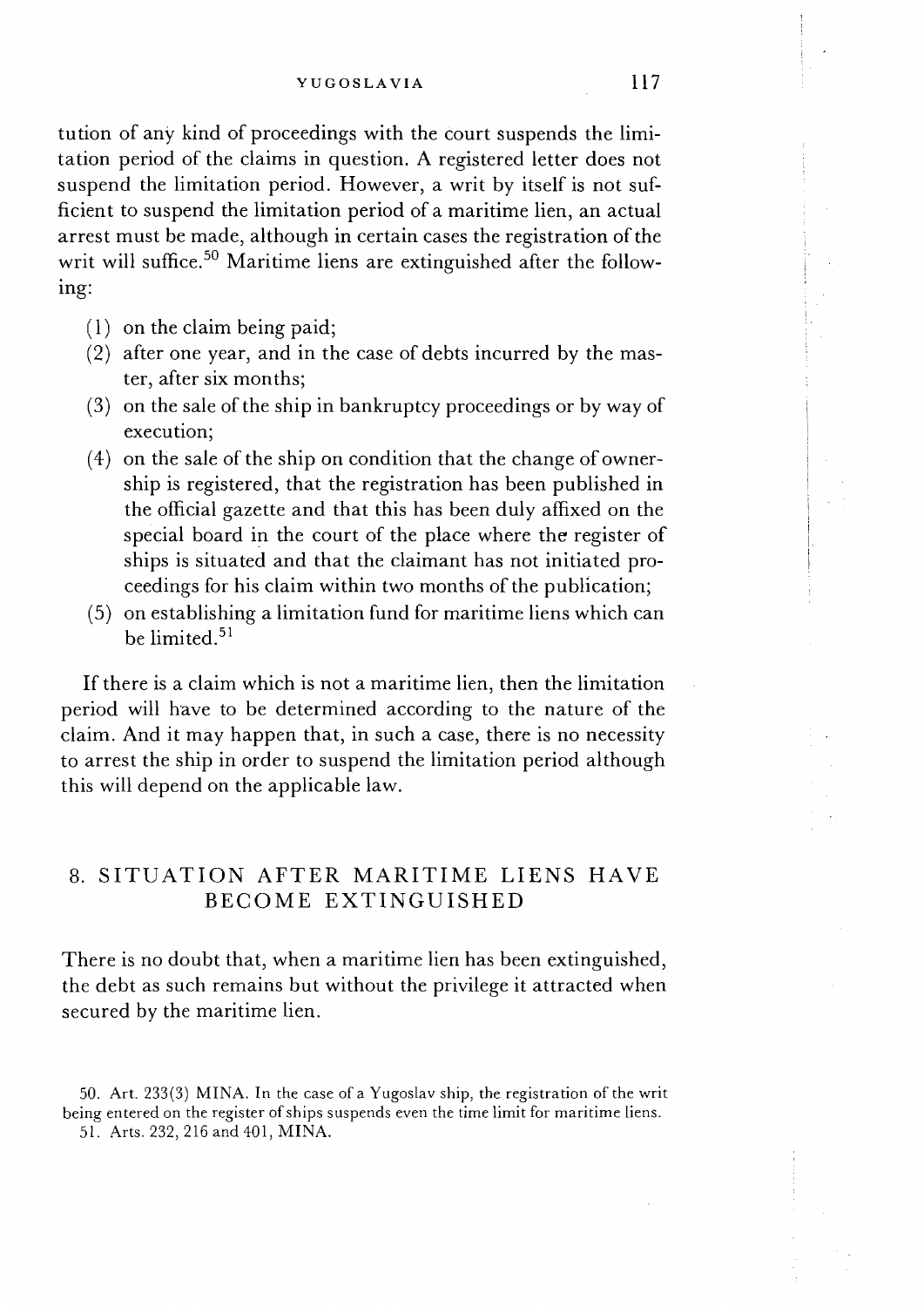It is submitted that, in the case of a ship from a non-contracting state, the ship may be arrested, under the provisions of  $\text{FERA}^{52}$  but such an arrest does not constitute a maritime lien,<sup>53</sup> and any maritime lien and mortgage shall have priority when it comes to the distribution of proceeds of the sale. However, it is submitted that a ship from a contracting state could not be arrested on the grounds of FEPA alone.

### 9. BANKRUPTCY

Yugoslav law provides for a so-called "right of separation" in bankruptcy proceedings, which means that if Yugoslav law applies to the bankruptcy then it is possible to separate all mortgages and all maritime liens. However, it is submitted, this only applies to those maritime liens for which the arrest has been effected. It does not apply to mortgages and the law of the flag will apply.54

## 10. PRIORITY OF LIENS

MINA provides that the law of the flag applies to liens.<sup>55</sup> This means that the ranking of liens will be ascertained according to the law of the flag, while the arrest will be based on claims from the 1952 Convention or claims arising under  $MINA$ ,<sup>56</sup> but when it comes to the distribution of proceeds the judge will apply the law of the flag and this may produce unexpected results.

MINA provides that liens from the last voyage<sup>57</sup> have priority over liens from earlier voyages, although liens for wages/salaries based on the same contract have priority as if they arose on the last voyage. One problem concerns the definition of "the last voyage"

53. Not even a pledge (Art. 266 of FEPA).

54. Art. 996 of MINA and Art. 166 of the Act on Liquidation of Enterprises *( Official Gazette, No. 41/80, 25/81 and 66/81).* 

<sup>52.</sup> However see No. 3.2.1 and note 38, above.

<sup>55.</sup> Art. 996 of MINA.

<sup>56.</sup> Art. 1 of the 1952 Convention and Art. 877 of MINA.

<sup>57.</sup> Art. 229, MINA.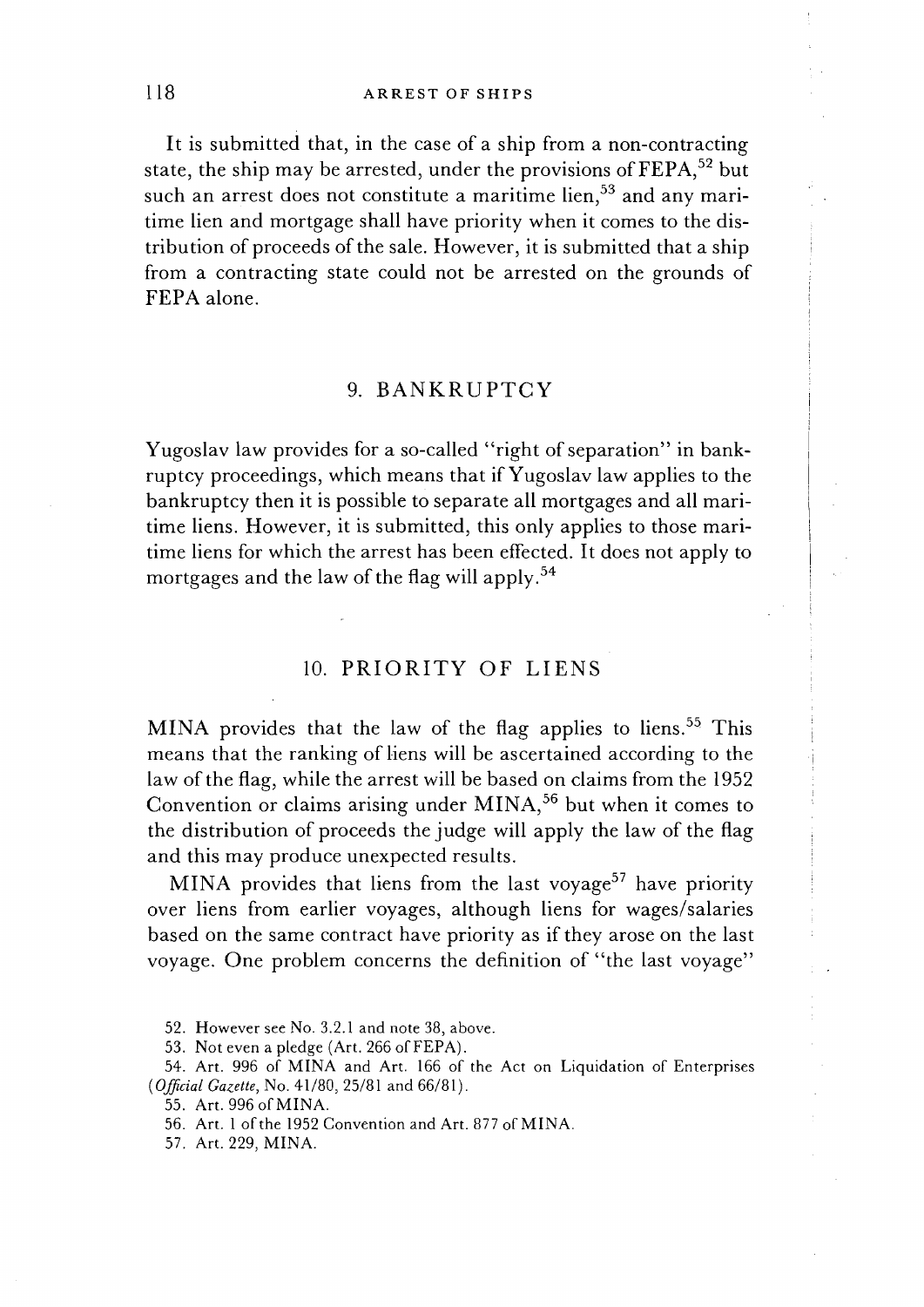and it is submitted that the meaning given by Professor Berlingieri should be accepted.<sup>58</sup>

# 11. ASSIGNMENT AND SUBROGATION

Yugoslav law distinguishes between assignment and subrogation, assignment being by virtue of the intention of the original creditor (assignor), while, in the case of subrogation, by operation of the law. Assignment involves the transfer from assignor to assignee of the claim as well as the maritime lien.<sup>59</sup> According to Article 9 of the 1967 Convention the same applies to subrogation. Yugoslav law is not explicit on this point, but it is submitted that the same applies.  $60$ 

In principle the judge will apply the law of the place of the offeror at the time of the acceptance of the offer.<sup>61</sup>

It should be noted that both the assignee and the subrogated obtain the right to sue in their own names as plaintiffs, thus making it necessary to attach to the first document submitted to the court the document proving the assignment or subrogation.

# 12. SEIZURE OF A SHIP IN EXECUTION OR SATISFACTION OF A JUDGMENT OR AWARD

There are special provisions regarding the forced sale of the ship. As regards a foreign ship, the creditor shall apply to the court and if the ship has not yet been arrested he must adduce evidence to the court that the debtor is the owner of the ship. However, if the ship has already been arrested, or as soon as the ship is arrested, the creditor

<sup>58.</sup> F. Berlingieri, "Ratifica delle Conv. Bruxelles 1952 in tema di urto e sequestro conservative di navi", *Dir. Marittimo* 1978, p. 148: ". . . . .nell'ambito di uno stesso viaggio tutti i crediti che sono sorti nel corso della navigazione della nave, se questa **i:**  adibita ad una linea, della partenza da un porto capolinea all'arrivo nell'altro porto capolinea alla fine del viaggio semicircolare laddove, nel caso di impiego della nave in base a charter-party, occorre distinguere a seconda che la nave compia o meno un period0 di navigazione in zavorra: in caso affermativo, se la nave compie una navigazione in zavorra, per viaggio deve intendersi il viaggio circolare, o comunque alla navigazione compiuta con carico a bordo, deve aggiungersi la navigazione compiuta in zavorra per raggiungere il successivo porto di caricazione."

<sup>59.</sup> Art. 235(2), MINA.

<sup>60.</sup> According to Art. 235, para. 2, of MINA.

<sup>61.</sup> Art. 20, No. 20, CLA.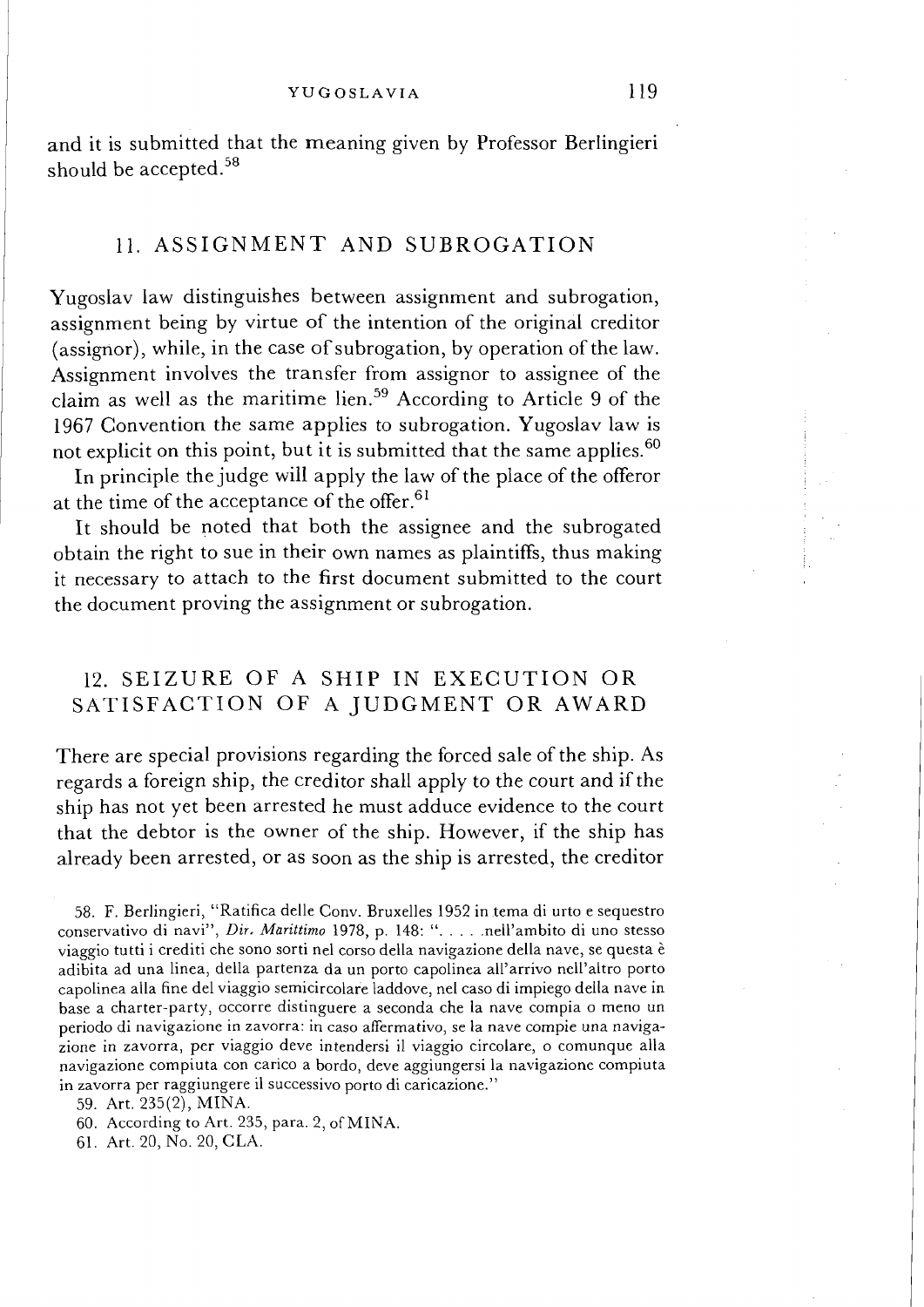must file with the court the official documents by which, according to the law of the flag, the ownership and nationality is proved.<sup>62</sup>

It should be noted here that the limitation of claims refers to the arrest of ships only and not to seizure in proceedings for the sale of a ship.63

**-7** 

I

The creditor has to institute separate proceedings for the acknowledgement of a foreign judgment or award<sup>64</sup> and only after that can the proper proceedings for sale proceed. However, it is possible for the court in charge of the sale to rule on acknowledgement of the foreign judgment or award as a preliminary question. In that case the judgment or award is acknowledged only in respect of that particular case and has no general value.<sup>65</sup>

The order granting an arrest cannot serve as basis for a sale as only a proper judgment on the merits is able to do this. As there can be no forced execution or sale without a final judgment or award this means that even a mortgage does not permit a sale. Such a sale may be possible if both parties agree and the proceeds are then paid into court or a joint account,<sup>66</sup> until the proceedings on the merits are final or until the parties negotiate an agreement on the distribution of the proceeds of the sale.

# 13. ARREST OF SHIPS FLYING YUGOSLAV FLAG WHILE IN YUGOSLAVIA

There is a special system for arrest of a ship flying the Yugoslav flag while that ship is in a Yugoslav port, although this does not apply to ships flying the Yugoslav flag but owned by foreign owners.

Due to the fact that all ships above a certain tonnage must be in social ownership only, i.e. they are not permitted to be in private ownership, a distinction must be made if the claim is based on a general claim or on a claim which is specified in Article 877 of MINA. In the case of a general claim, execution must be enforced

<sup>62.</sup> Art. 883, MINA.

<sup>63.</sup> Prof. Jakaša, Textbook(Udžbenik), p. 439, No. 917.

<sup>64.</sup> Deliberation, confirmation.

<sup>65.</sup> Art. 101(5) of CLA.

<sup>66.</sup> Art. 83 FEPA, Art. 982 of Act on Obligations.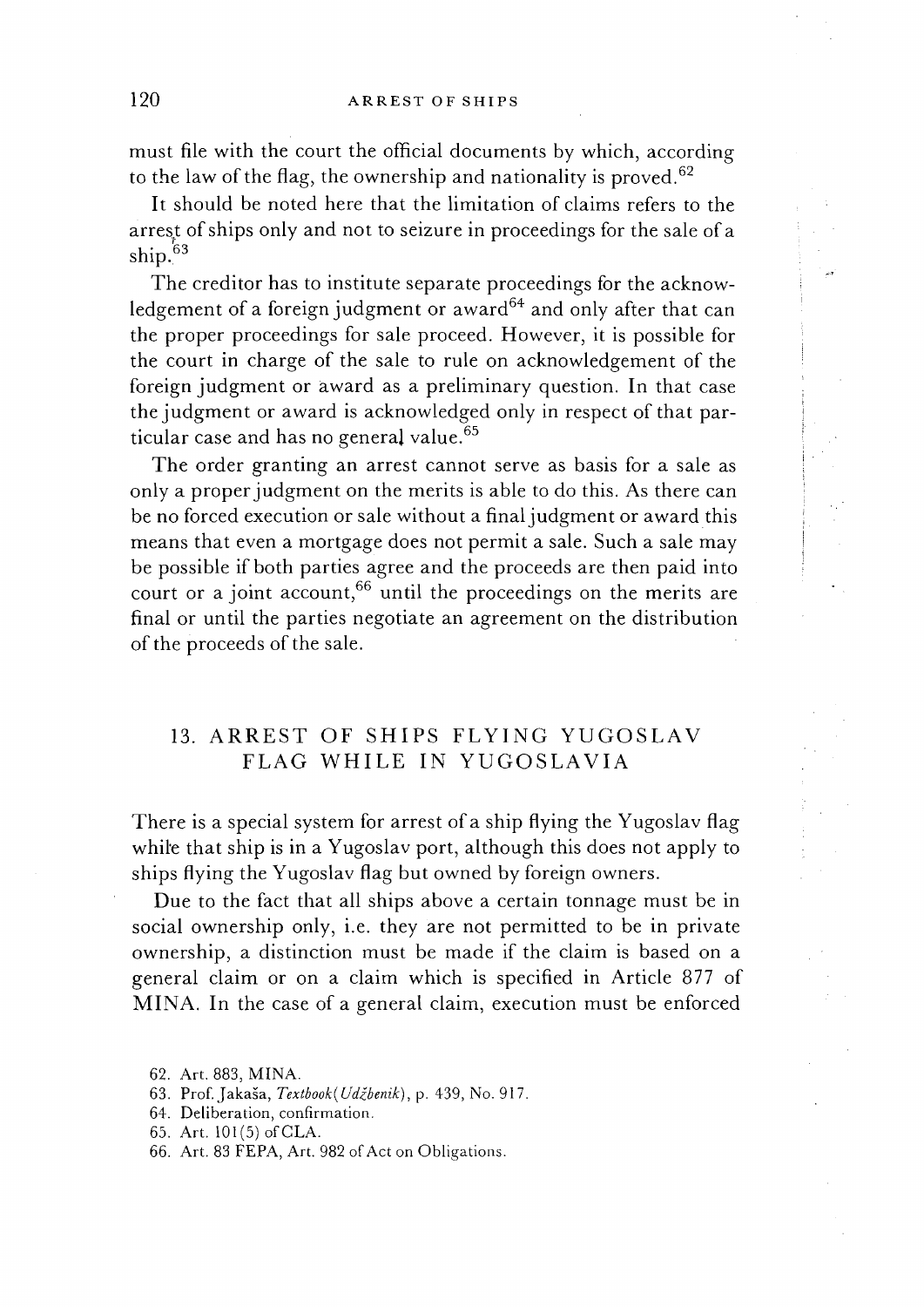first out of other assets (including bank accounts) and only if payment is not obtained within 30 days does it then become possible to continue with the proceedings for the sale of the ship. However, if the claim is based on a mortgage or any of the claims specified in Article 877, then the sale of the ship is not contingent on the prior execution of other assets and sale proceedings may start immediately. This is to facilitate financing of ships by foreign banks etc.

### 14. LEGAL ASSISTANCE

The law provides for legal assistance by Yugoslav courts at the request of foreign courts.<sup> $\vec{67}$ </sup> The sort of assistance which a Yugoslav court might render to another domestic court or to a foreign court or tribunal might be the hearing of witnesses or experts and the recording of their statements. Yugoslav courts will give legal assistance to arbitrations conducted in Yugoslavia. As regards legal assistance for foreign arbitration it is submitted that, if foreign arbitrators may approach their local courts, then that local foreign court may, in turn, approach a Yugoslav court. $68$ 

# 15. SHORT COMPARISON BETWEEN THE 1952 CONVENTION AND YUGOSLAV LAW

It may be of interest to compare certain provisions of the 1952 Convention with MINA and FEPA in cases of arrest of ships from noncontracting countries, and it should be pointed out that, on certain occasions, FEPA gives an even wider basis for arrest. In other words the applicant may apply for arrest not only according to maritime liens according to Article 1 of the 1952 Convention but also according to the general provisions in FEPA and these are very broad.

One should, however, bear in mind that if the maritime claim corresponds to the maritime lien, then, by arresting the ship the maritime lien is definitely established, provided the proceedings on the merits are won. However where the arrest of the ship is obtained by

67. Art. 181 of CPA and multilateral Convention such as the Hague Conventions of 1905 and 1954 as well as the many bilateral Conventions between Yugoslavia and other countries.

68. Art. 479, CPA.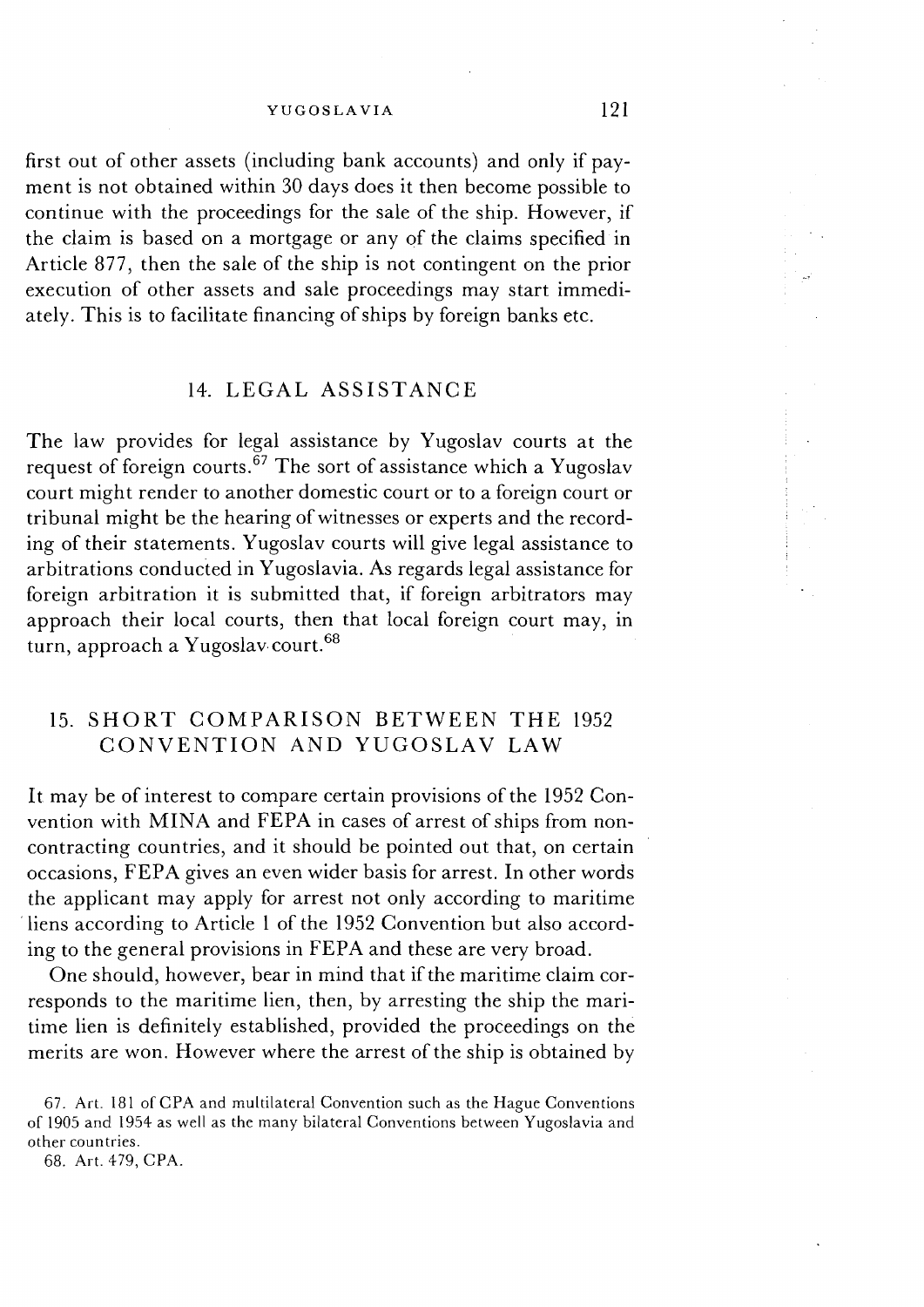virtue of the general provisions of FEPA, then there is no maritime lien, indeed, according to Article 266 of FEPA, there is no lien, no pledge at all. The lien must subsequently be established in separate proceedings.

For this reason an arrest based on FEPA should not be confused with an arrest made under MINA, at least they should not be regarded as being equal.

NIINA has taken over certain provisions of the 1926 Convention relating to Maritime Liens and Mortgages, such as those in Article 2 regarding the accessories and freight.<sup>69</sup>

In cases of change of ownership maritime liens are not extinguished.70 Even in case of cancellation of the ship from register of ships, the maritime liens are not extinguished.<sup>71</sup> Liens on rivergoing vessels follow the rules of the 1965 International Convention on the Registration of Inland Navigational Vessels (Protocol no. 2 concerning attached and forced sale of inland navigation vessels).72

### **Article 1, 1952 Convention**

The list of maritime claims is practically the same as that contained in Article 877, MINA. As stated earlier, if FEPA is applied a great number of claims are valid for arrest.

### **Article 2,1952 Convention**

This provision must be adhered to by Yugoslav courts as the Convention has been duly promulgated and all international Conventions duly promulgated are applied directly by the courts.<sup>73</sup>

### **Article 3(1)(4), 1952 Convention**

The same provisions have been incorporated in Article 982 of MINA and may be considered to be of the same effect.

Article 982(1) provides than any sister ship may be arrested when in the same ownership if the claim is based on a debt which is

<sup>69.</sup> Arts. 224, 226 and 227, MINA.

<sup>70.</sup> Art. 223, MINA.

<sup>7 1.</sup> Art. 236, MINA.

<sup>72.</sup> Art. 219, MINA and see Art. 11(18) of Annex No.1., Conv. 1965.

<sup>73.</sup> Arts. 210 and 219 of the Constitution SFR Yugoslavia (MINA is a federal law).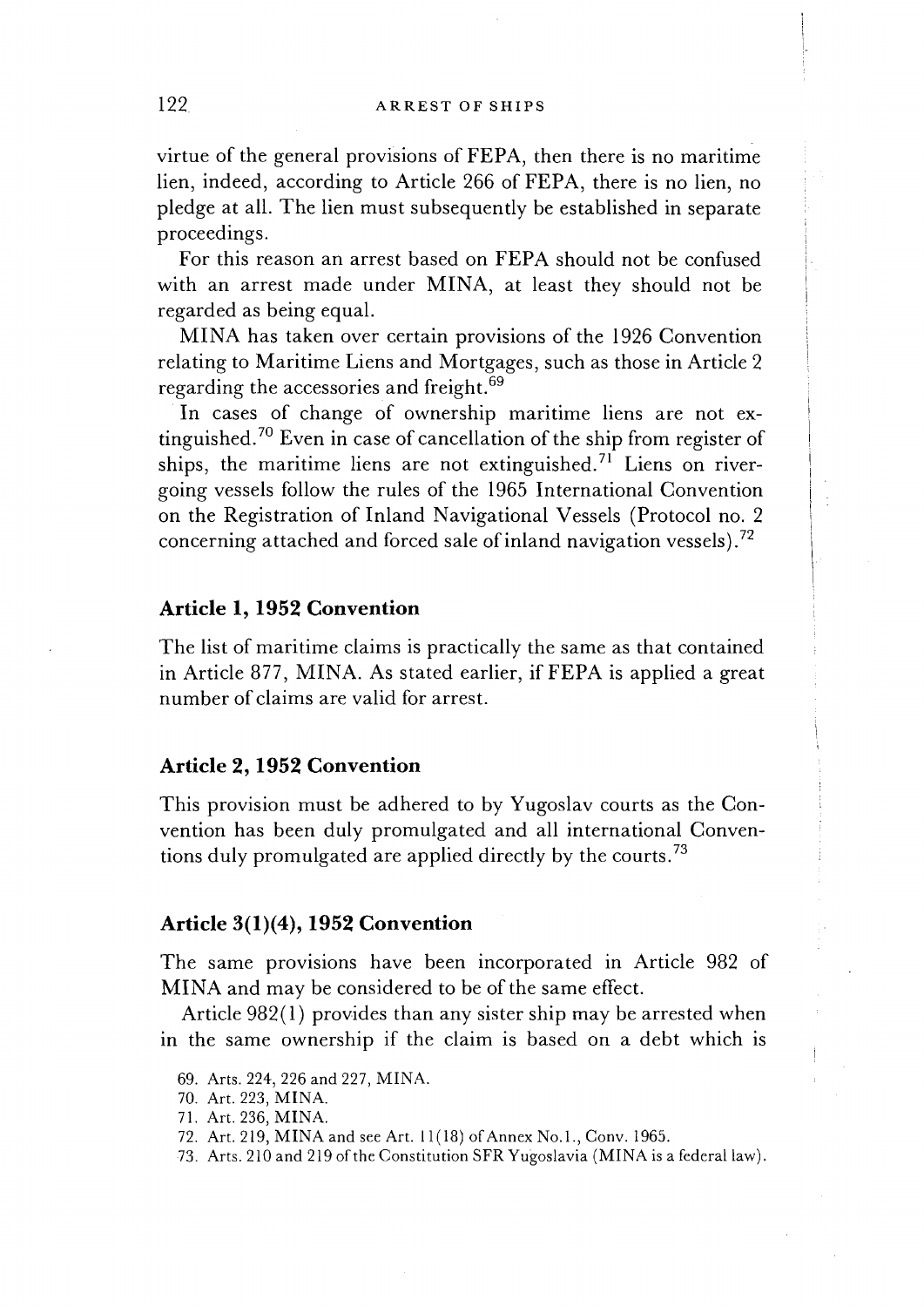secured by a maritime lien or hypothec (mortgage) as stated in Article 877.74

Article 982(3) reproduces practically Article 3(4), last paragraph, when a person other than the owner of the ship is liable in respect of a maritime claim relating to that ship.

With regard to the charter by demise (first part of Article **3(4)),**  this provision has been incorporated in Article 982(2), although it appears that the text of MINA extends the arrest to a ship owned by any kind of charterer (not only by demise). However, only in the case where, according to the law which applies as between the charterer and owner, is the charterer responsible to third parties. In that case a ship owned by such a charterer may be arrested. Although this appears quite promising, the situation is not that simple because the applicant should already be in possession of different documents, such as a charter-party between the charterer and the owner, in order to establish the applicable law and, in the event of a foreign law being applicable, he should also be in possession of a text of that law or an affidavit on that law (to the satisfaction of the judge) in order to prove the liability of the charterer *vis-à-vis* third parties. None of these are easily obtainable at short notice, which is usually the situation when a ship is to be arrested.75

### **Article 3(2), 1952 Convention**

The Yugoslav judge will examine the official document of registration to determine ownership. "Piercing of the veil" is unknown in Yugoslav law.

### **Article 3 (3), 1952 Convention**

This provision exists in Article 984. In para. 2 it is provided that reciprocity must exist between Yugoslavia and the country in which

75. Velkaverh, Thesis, 1985, is of the opinion that if the vessel is arrested for the debt of the demise charterer, then, if and when the demise charter expires during the arrest, the ship should be released as there is no longer any contractual relationship between the demise charterer and owner of the ship.

<sup>74.</sup> In Clipper Maritime Co. *Ltd.* Monrovia v. Faruk V. Ebubekir, Istanbul, EDC Rijeka in file V-R-1-22185-2 dd. 11.2.85 the claimant arrested the ship Ebubekir (owned by Faruk V. Ebubekir), in respect of a debt which Faruk V. Ebubekir owed as charterer of the vessel Victorious. This would not have been possible if the order for arrest had been applied for under FEPA.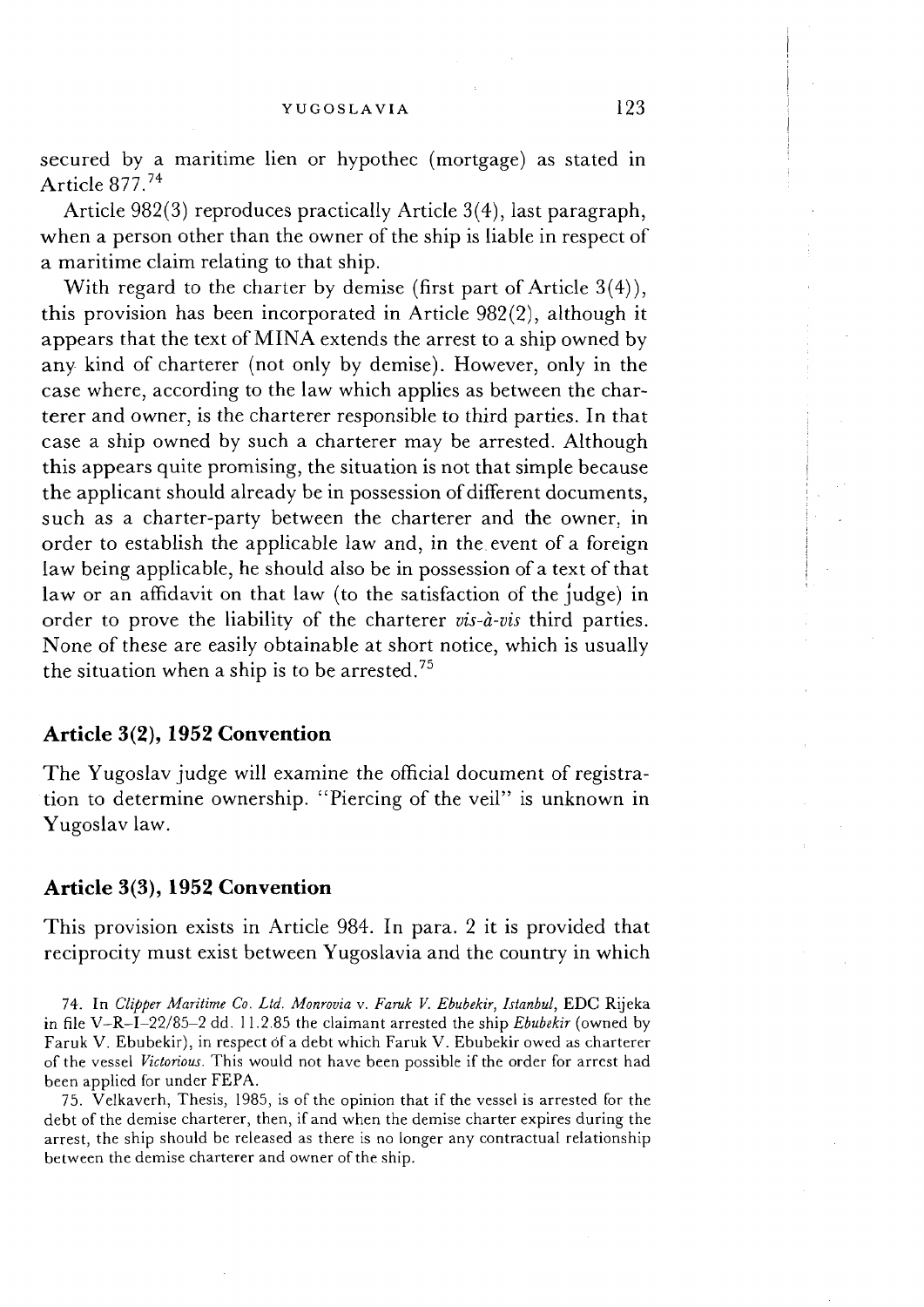### 124 **ARREST** OF SHIPS

the security has been put up to the same extent as that country honours securities put up in Yugoslavia. Article 983 provides that, in case, of security put up in Yugoslavia, no other court may arrest the ship. It provides furthermore that where limitation of liability is permitted by law the amount of the limitation fund represents the highest amount of security *.'6* 

#### **Article 4, 1952 Convention**

The same applies according to the Convention and according to Yugoslav law regarding all kinds of arrest applied for by the applicant.

#### **Article 5, 1952 Convention**

There is practically the same provision in Article 983 stating that the court shall free the ship, provided sufficient bail or deposit is established.

However, there is no provision to the effect that persons in possession of the ship (Article I  $(o)(p)$ ) may be permitted to continue trading. It is submitted that, in case of ships from contracting states this will have to be observed, but not necessarily in the case of ships from non-contracting states. However, in case of seizure of the ship for sale, such a voyage may be permitted.<sup>77</sup>

The last paragraph of Article 5 was incorporated in Article 985.

#### **Article 6, 1952 Convention**

The provisions of Article 6 concord with the general principle of the lex fori. Liability for damages for wrongful arrest of the ship etc. is dealt with by Article 274 of FEPA.

#### **Article 7, 1952 Convention**

In principle Yugoslav law gives jurisdiction to the Yugoslav court according to *forum rei sitae.*<sup>78</sup> Since the Convention expressly confers

76. The limitation is not easily established as according to MINA, Art. 999, the law of the flag applies, however MINA applies if it is more convenient for the creditors.

77. Art. 897, MINA.

78. Art. 58, CPA, however, Art. 492 of the same Law may sometimes apply as *forum solutionis.*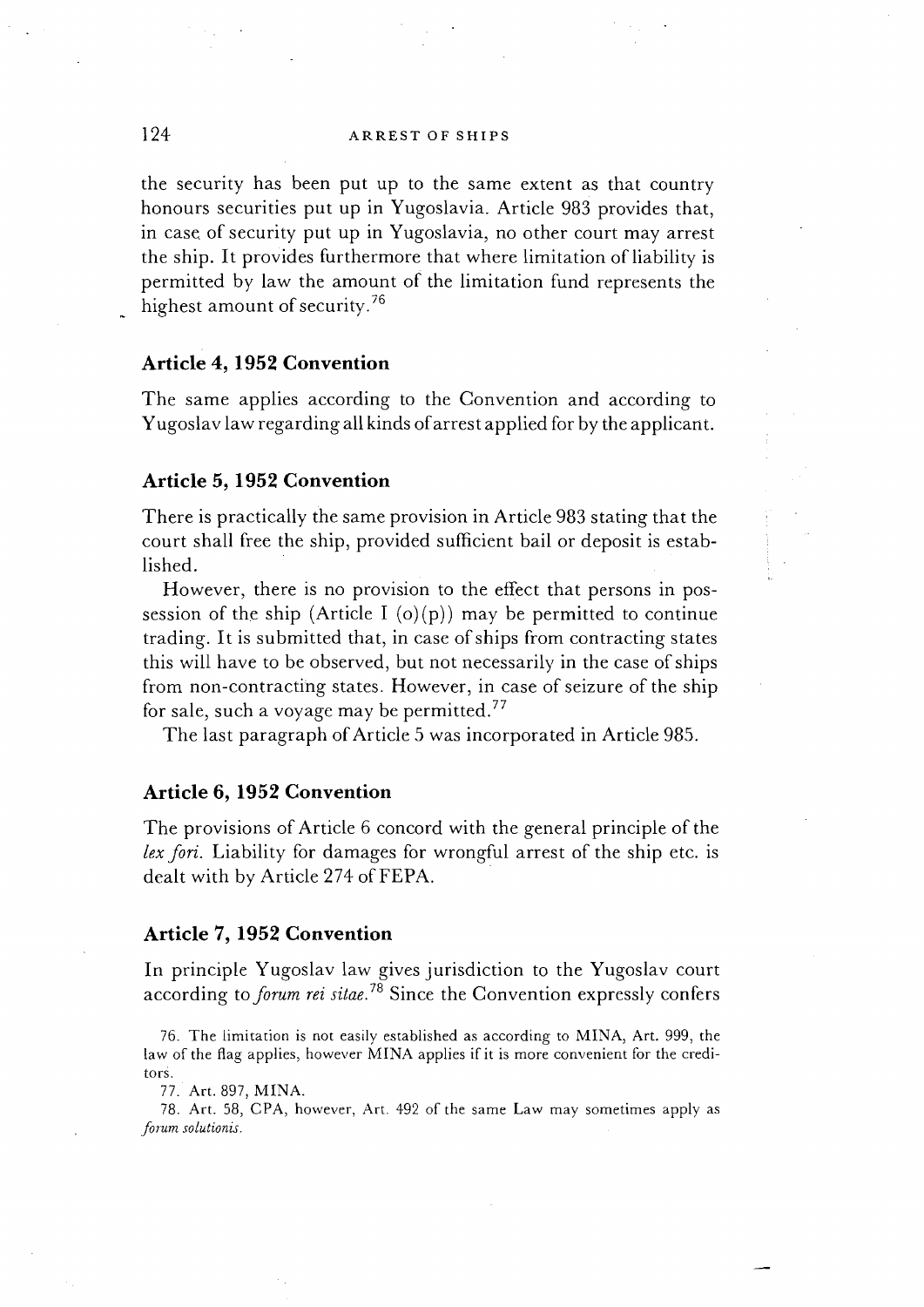such jurisdiction there is no problem. With regard to the cases enunciated under (a) to (f), jurisdiction is based on *forum rei sitae* as soon as the ship is arrested.<sup>79</sup>

### **Article 7(2), 1952 Convention**

The duty of the court, when it has no jurisdiction over the merits, to state, when ordering bail or security, that it is given as security for the satisfaction of any judgm :nt which may eventually be pronounced by a foreign court having jurisdiction, may be binding on the Yugoslav court, although this is not particularly clear from the relevant procedural rules and regulations. Besides, even ifso ordered, it is not clear if the security will be automatically transferred to the successful applicant (and freed if the applicant is unsuccessful) or if the judgment or award will have to be acknowledged in Yugoslavia.

It is submitted that it will have to be acknowledged.

### **Article 7(3), 1952 Convention**

Article 986, para. 2, provides a time limit of 15 days. This time limit may not be prolonged as it is a time limit fixed by law and not by the court. On the other hand if the arrest is based on FEPA then, according to Article 272, the time limit is fixed by the court and it may then be extended.

### **Article 7(4), 1952 Convention**

The same provision exists under Article 986(3).

### **Article 8(3), 1952 Convention**

Yugoslavia has not exercised this right.

#### **Article 8(5), 1952 Convention**

There is no such provision in Yugoslav law, but the problems regarding subrogation and assignment do raise some problems (see 12, above).

### **Article 9, 1952 Convention**

Yugoslavia has not ratified any Convention regarding maritime liens and mortgages.

79. Even a bank guarantee issued or confirmed by a local bank may provide for *forum rei sitae,* however, the jurisdiction clause in the contract may change this.